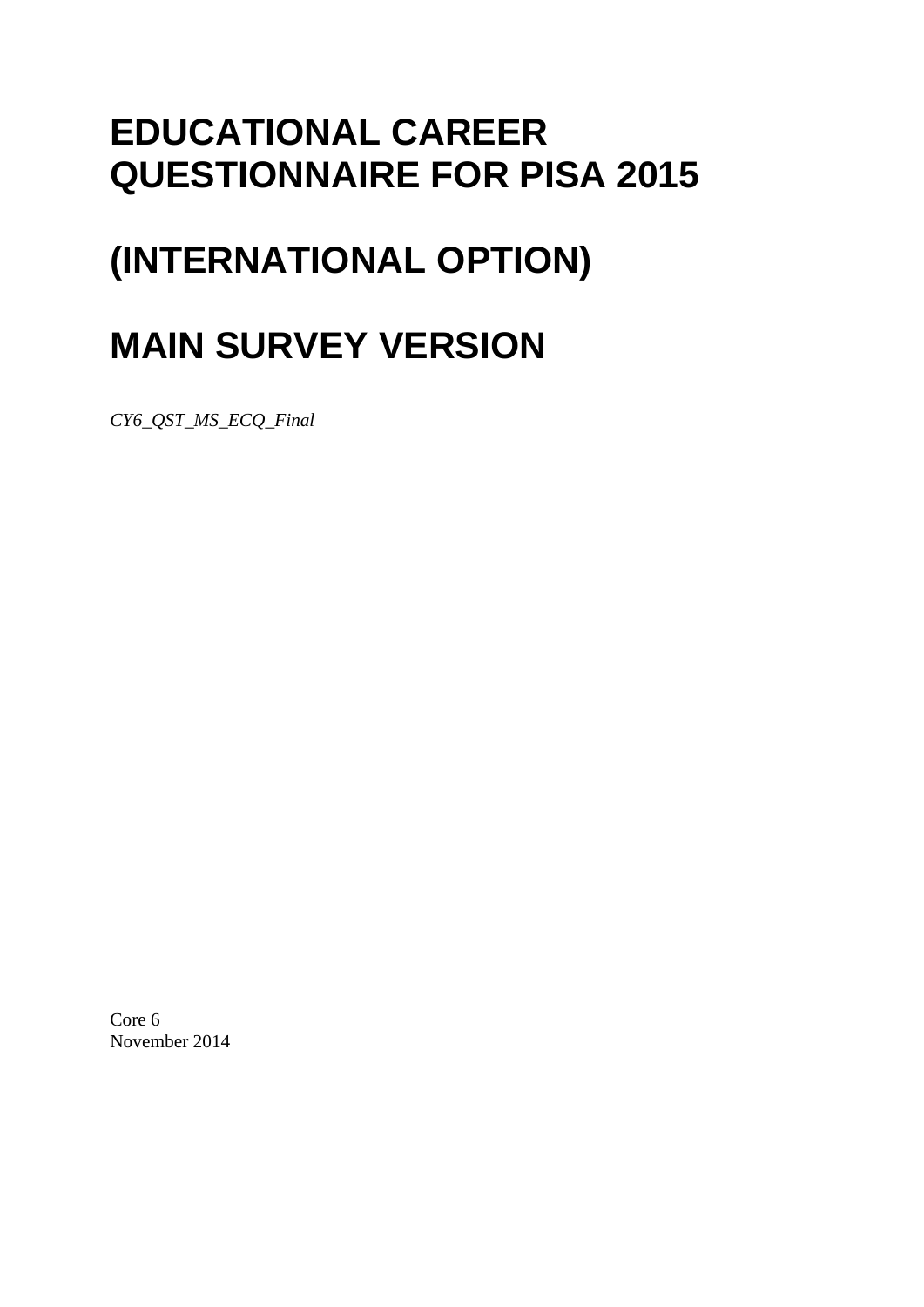**The following questions ask about any additional instruction in school subjects and other domains that you attend in this school year. This instruction might take place at school or somewhere else, but is not part of your mandatory school schedule. Please consider all regularly attended, institutionalised, organised additional learning activities in which you receive some kind of instruction, guidance, or**  support (e.g. <national examples>).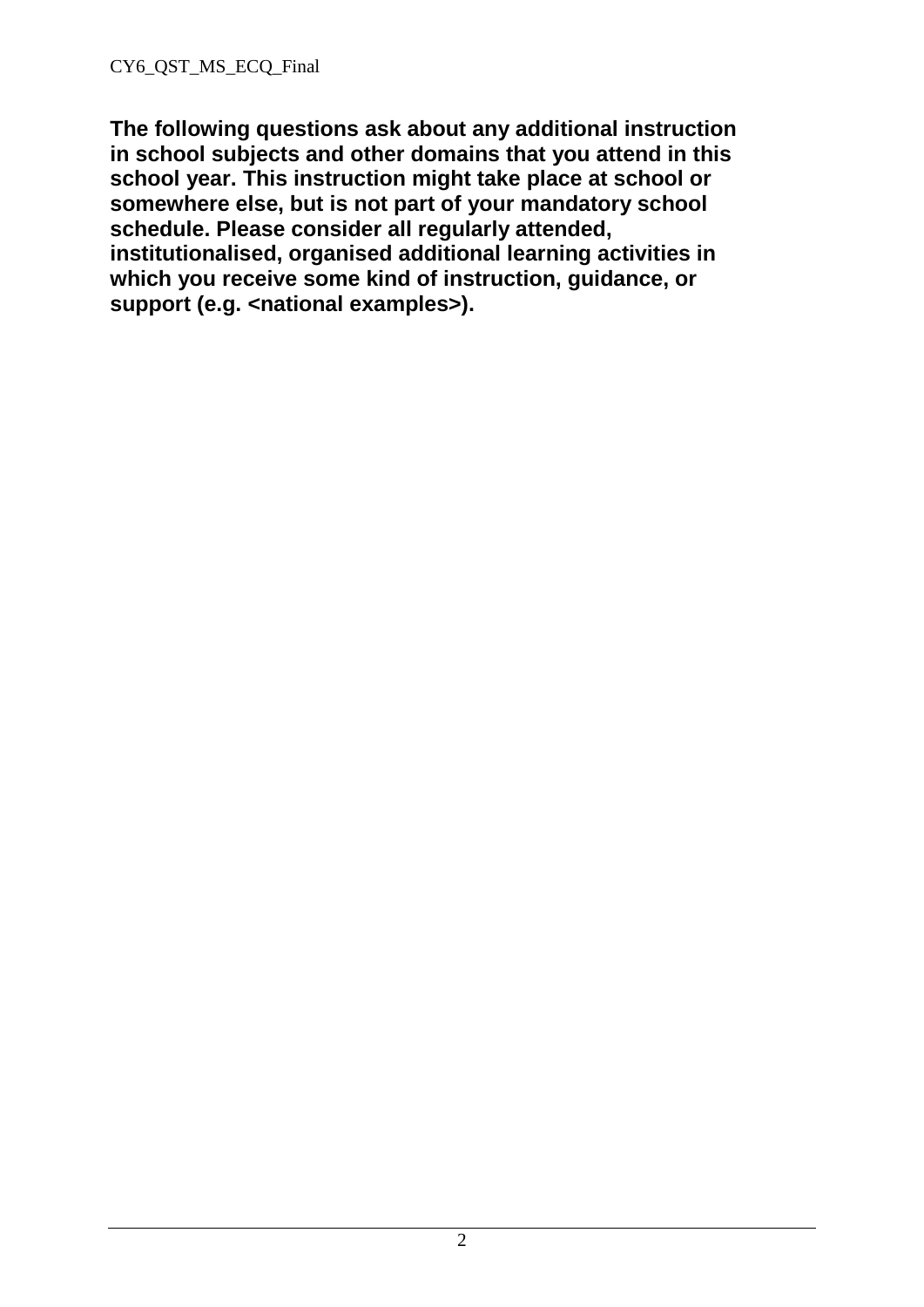#### **EC001 In this school year, approximately how many hours per week do you attend additional instruction in the following domains in addition to mandatory school lessons?**

*(An hour here refers to 60 minutes, not to a class period.)*

*(Please move the slider to the number of hours you attend, move it to "0" (zero) if you don't attend any additional instruction.)*

| EC001Q01NA | <school science=""> or <br/>broad science&gt;</school> |  |
|------------|--------------------------------------------------------|--|
| EC001Q02NA | <b>Mathematics</b>                                     |  |
| EC001Q03NA | $\langle$ Test language $\rangle$                      |  |
| EC001Q04NA | <foreign languages=""></foreign>                       |  |
| EC001Q05NA | Social sciences (e.g. history, sociology, politics)    |  |
| EC001Q06NA | Music (e.g. musical instrument, choir, composition)    |  |
| EC001Q07NA | Sports (e.g. in clubs, lessons, team)                  |  |
| EC001Q08NA | Performing arts (e.g. dancing, acting)                 |  |
| EC001Q09NA | Visual arts (e.g. photography, drawing, sculpting)     |  |
| EC001Q10NA | Other                                                  |  |
|            |                                                        |  |

Slider bar: "parking position", "0"-"20 or more"

This question is a filter question.

a) The following question EC003 only applies, if any of the answers in EC001 are greater than 0.

b) The following sections A, B, and C only apply if a student attends 'additional instruction' in this subject domain: Section A applies only if a students attends some kind of <school science> or <br/> <br/> <br/> <br/>
science> 'additional instruction', section B only applies if a student attends 'additional mathematics instruction' and section C only applies if a student attends 'additional instruction' in <test language>.

All students not attending either form of additional instruction proceed to the respective questions on reasons for not attending 'additional instruction'.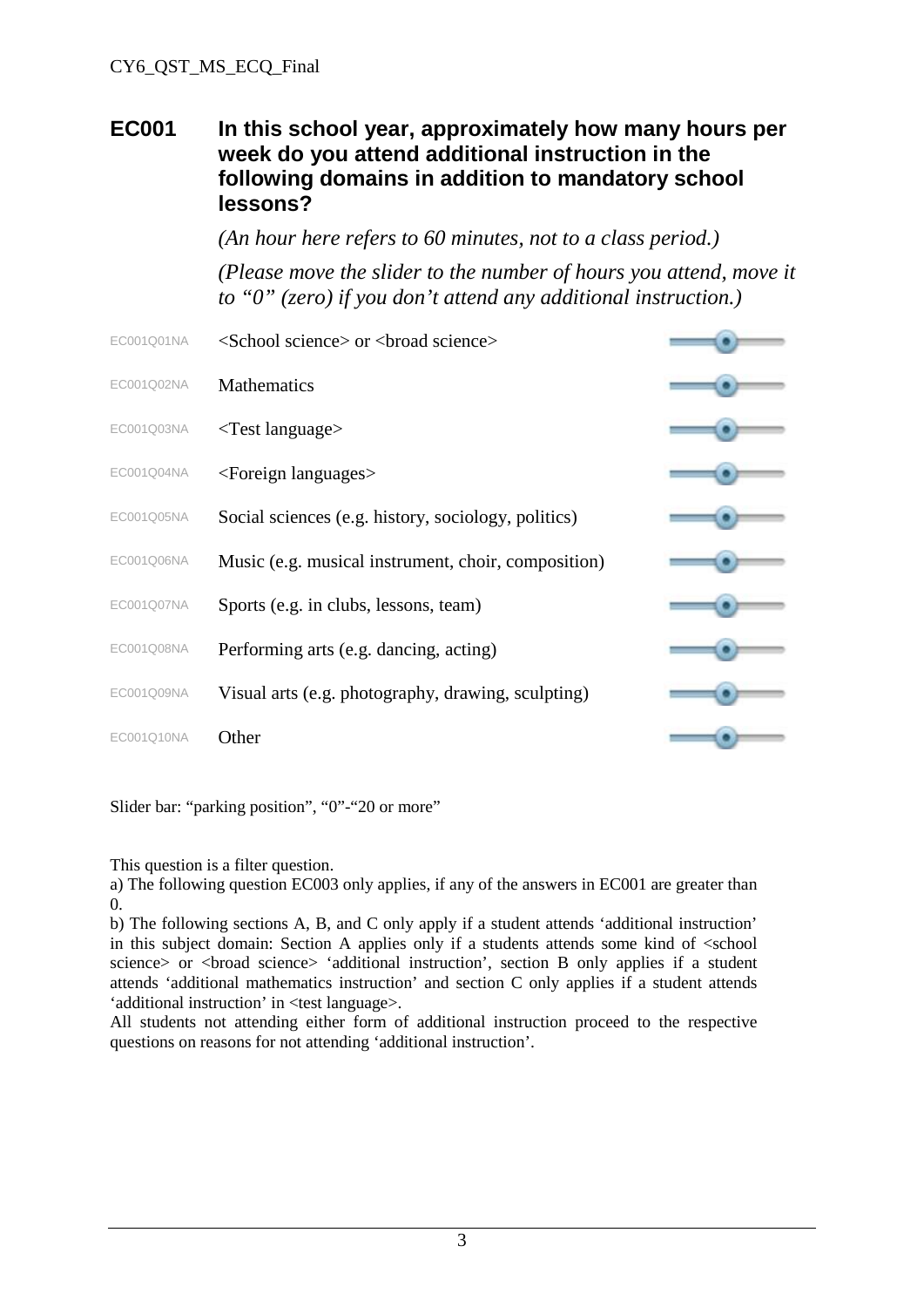# **SECTION A: ADDITIONAL INSTRUCTION IN SCIENCE**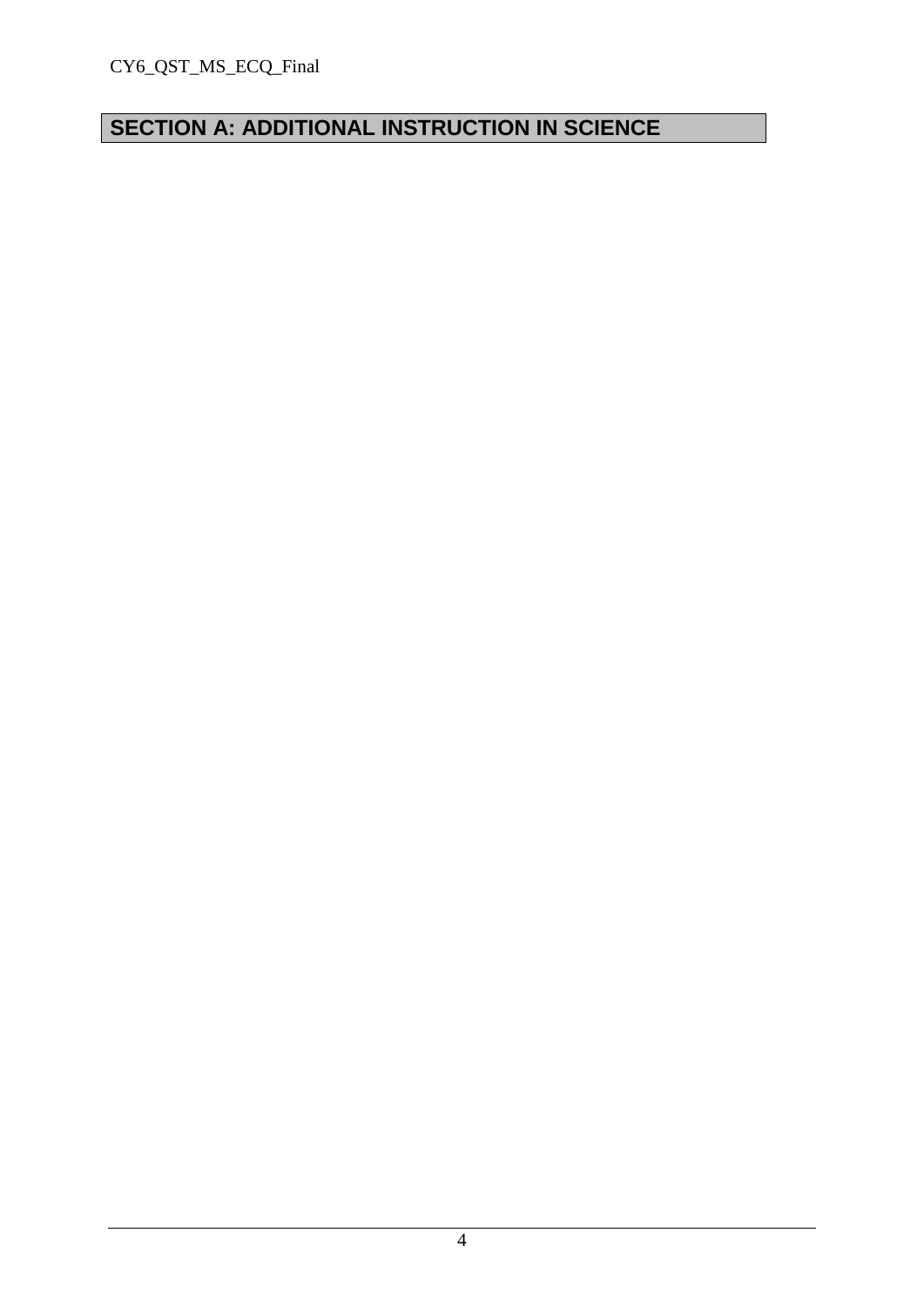$\rightarrow$  Questions EC003-EC012 only apply, if a student attends any 'additional science instruction'. Otherwise skip ECN003-ECN012 and proceed to ECN0013.

#### **EC003 Which <school science> subjects are covered in your additional science instruction?**

| EC003Q01NA | Physics                                                                                                                       |  |
|------------|-------------------------------------------------------------------------------------------------------------------------------|--|
| EC003Q02NA | Chemistry                                                                                                                     |  |
| EC003Q03NA | <b>Biology</b>                                                                                                                |  |
| EC003Q04NA | $\epsilon$ -Earth and space $>$                                                                                               |  |
| EC003Q05NA | Applied science and technology (e.g. < country-specific example>)                                                             |  |
| EC003Q06NA | <general, comprehensive="" integrated,="" or="" science=""> (e.g. <country-<br>specific example&gt;)</country-<br></general,> |  |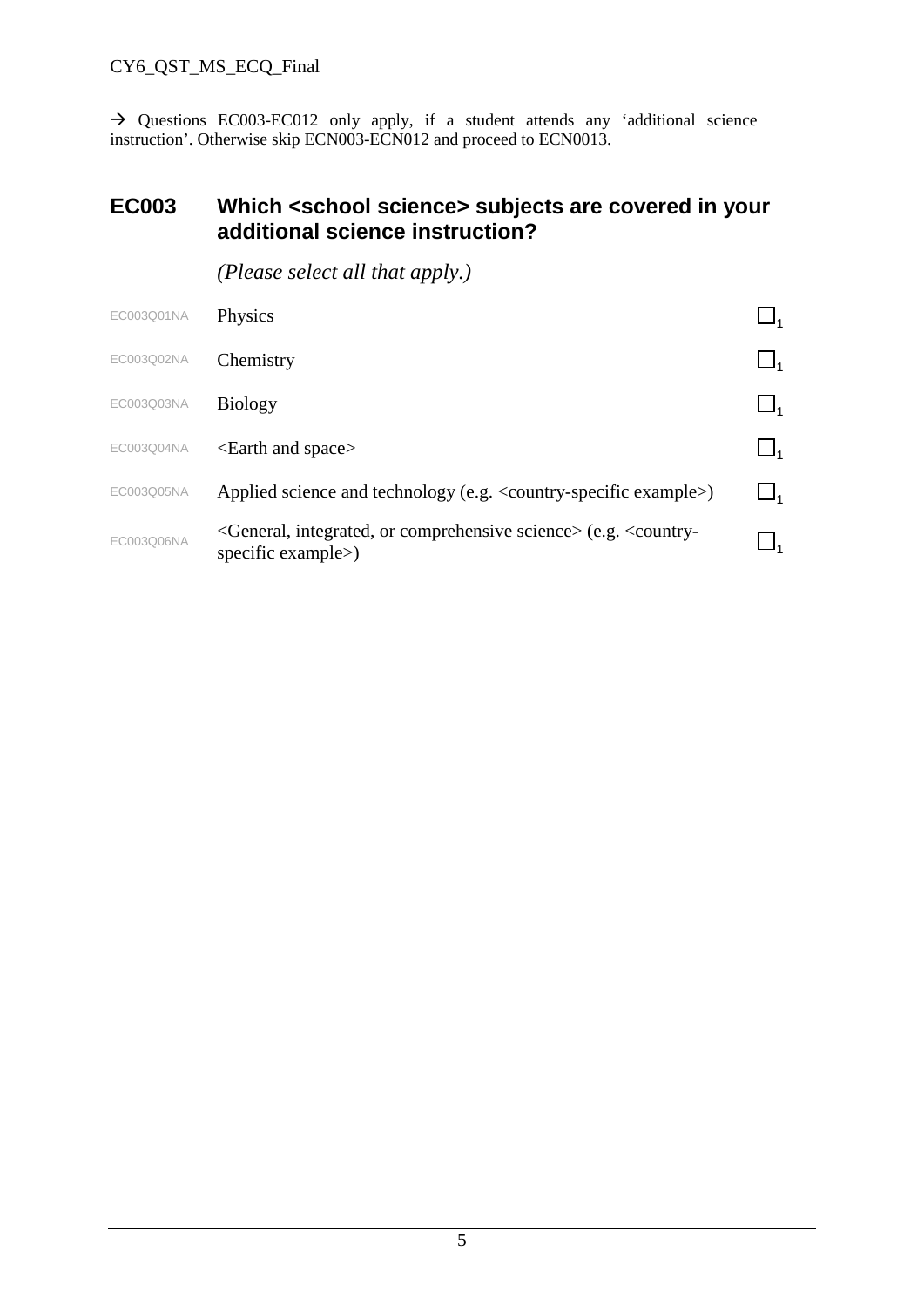$\rightarrow$  Questions EC003-EC012 only apply, if a student attends any 'additional science instruction'. Otherwise skip EC003-EC012 and proceed to EC0013.

#### **EC004 Which of the following does this additional science instruction cover?**

|            |                                                                    | Yes | No |
|------------|--------------------------------------------------------------------|-----|----|
| EC004Q01NA | Content covered in regular school courses                          |     |    |
| EC004Q02NA | New or additional content not covered in regular<br>school courses |     |    |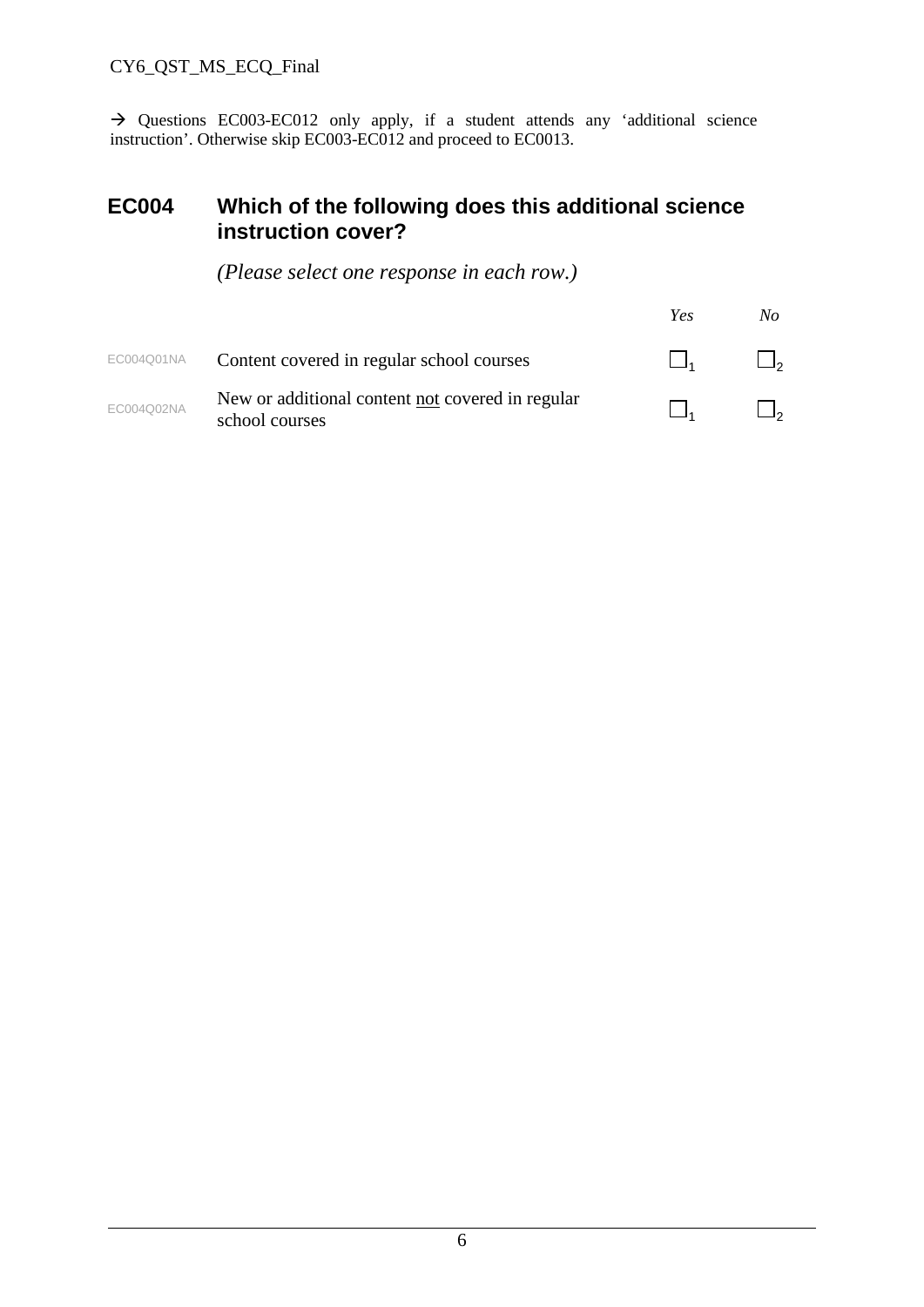$\rightarrow$  Questions EC003-EC012 only apply, if a student attends any 'additional science instruction'. Otherwise skip EC003-EC012 and proceed to EC0013.

### **EC005 Which type of additional science instruction do you participate in during this school year?**

| EC005Q01NA | One-on-one tutoring with a person                                                                       |                |
|------------|---------------------------------------------------------------------------------------------------------|----------------|
| EC005Q02NA | Internet tutoring with a person (including e.g. $\langle$ Skype <sup><math>\text{TM}</math></sup> $>$ ) | $\sqcup_1$     |
| EC005Q03NA | Internet or computer tutoring with a programme or application                                           | $\mathsf{L}_1$ |
| EC005Q04NA | Live instruction by a person                                                                            |                |
| EC005Q05NA | Video-recorded instruction by a person                                                                  |                |
| EC005Q06NA | Small group study or practice (2 to 7 students)                                                         | $\Box_1$       |
| EC005Q07NA | Large group study or practice (8 or more students)                                                      | $\sqcup_1$     |
| EC005Q08NA | Other additional science instruction                                                                    |                |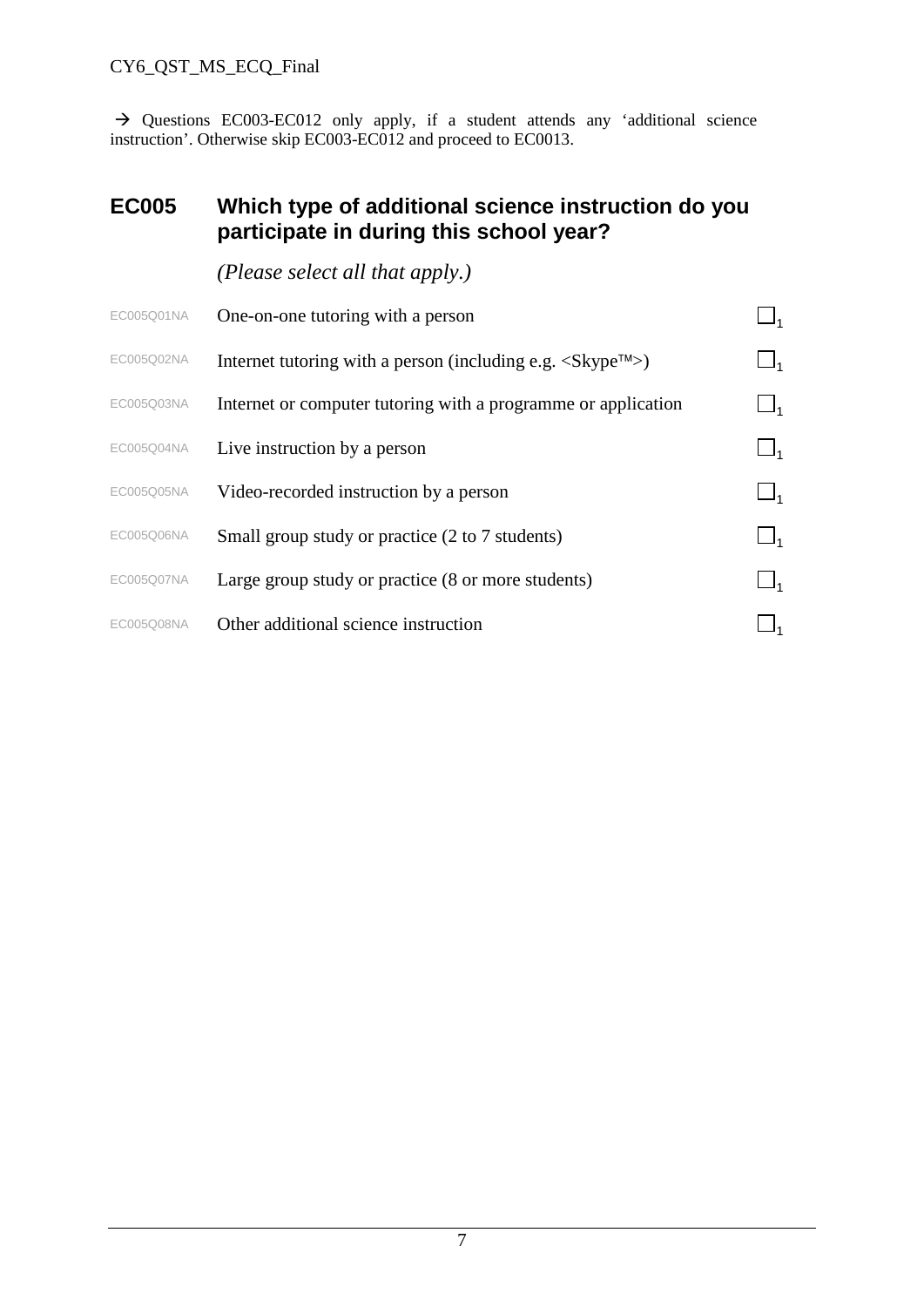$\rightarrow$  Questions EC003-EC012 only apply if a student attends any 'additional science instruction'. Otherwise skip EC003-EC012 and proceed to EC0013.

# **EC007 Where do you attend this additional science instruction?**

|            | ( <i>Please select all that apply.</i> )                     |  |
|------------|--------------------------------------------------------------|--|
| EC007Q01NA | In my regular school building                                |  |
| EC007Q02NA | At some other place, i.e., not in my regular school building |  |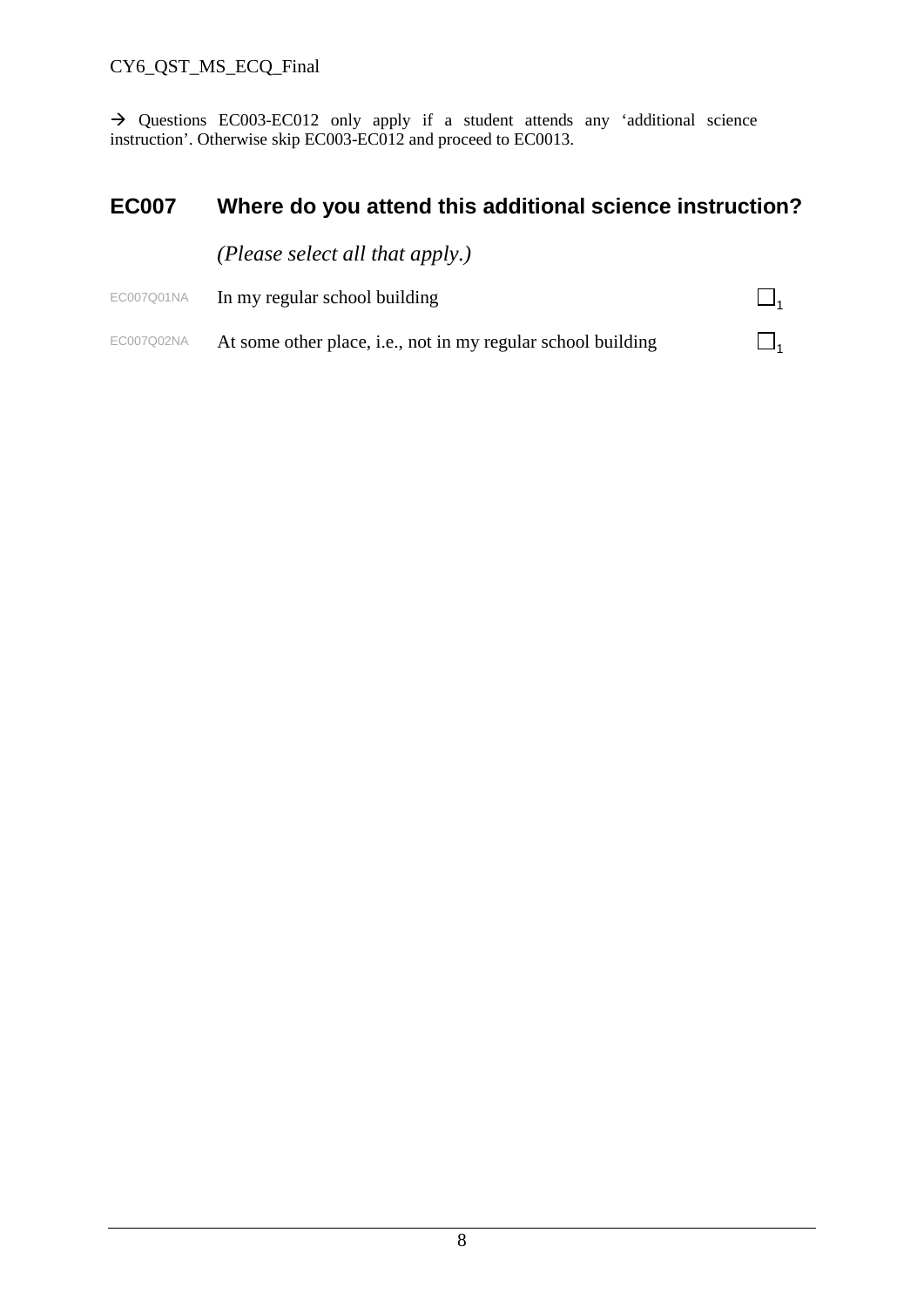$\rightarrow$  Questions EC003-EC012 only apply, if a student attends any 'additional science instruction'. Otherwise skip EC003-EC012 and proceed to EC013.

#### **EC008 Which of the following best describes your teacher or instructor in your additional science instruction?**

| EC008Q01NA | The teacher is one of my regular teachers in this year's school<br>courses.                                    |  |
|------------|----------------------------------------------------------------------------------------------------------------|--|
| EC008Q02NA | The teacher regularly teaches students my age in school but is not<br>my teacher in any of my regular courses. |  |
| EC008Q03NA | The teacher mainly works for a business or organisation<br>specialised in additional instruction.              |  |
| EC008Q04NA | The teacher is not specialised teaching personnel (e.g. a student).                                            |  |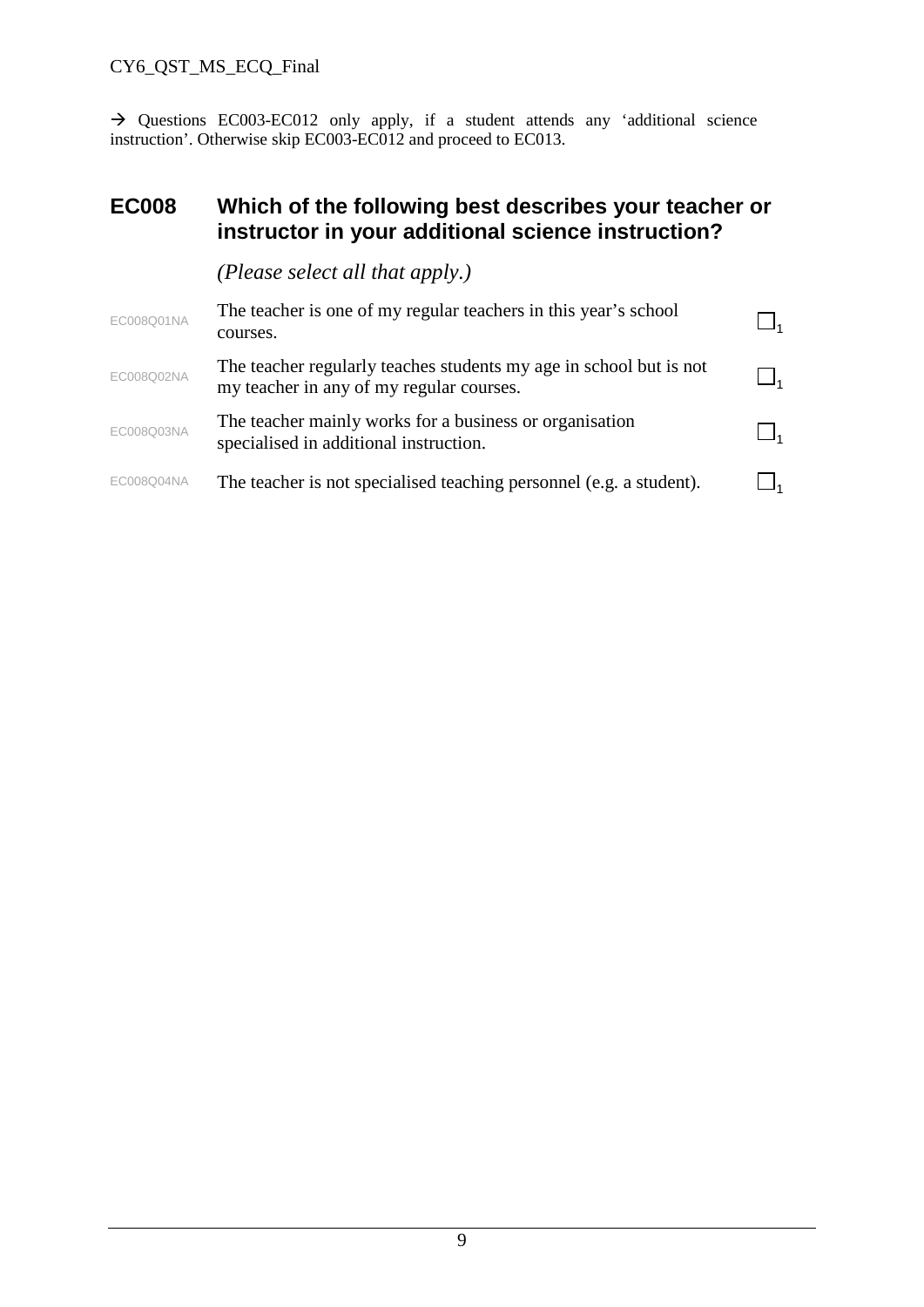$\rightarrow$  Questions EC003-EC012 only apply, if a student attends any 'additional science instruction'. Otherwise skip EC003-EC012 and proceed to EC013.

#### **EC009 Compare your <school science> lessons at school and your additional science instruction. Where are the following teacher characteristics more likely to occur?**

*(If you have more than one <school science> teacher in school, please keep one and the same <school science > teacher in mind for all comparisons.)*

|            |                                                                                                         | More likely in<br>my regular<br>school lessons | No difference | More likely in<br>my additional<br>instruction |
|------------|---------------------------------------------------------------------------------------------------------|------------------------------------------------|---------------|------------------------------------------------|
| EC009Q03NA | My teacher does a lot to help<br>me.                                                                    | $\Box_1$                                       |               |                                                |
| EC009Q07NA | My teacher is pleased when I<br>come up with new solutions to<br>a problem.                             | $\Box_1$                                       | ر ل           | ج ل                                            |
| EC009Q10NA | My teacher gives hints or<br>offers strategies that help me to<br>solve a task.                         | $\Box_1$                                       | 9ر            | ⊥ვ                                             |
| EC009Q12NA | My teacher helps me to find<br>ways to solve a problem.                                                 | $\Box_1$                                       | ەل            | 13                                             |
| EC009Q13NA | Once we identify why I have a<br>certain problem, my teacher<br>provides me with a working<br>strategy. | $\Box_1$                                       | را            | ډك                                             |
| EC009Q14NA | My teacher adapts the content<br>and method to my needs.                                                |                                                |               |                                                |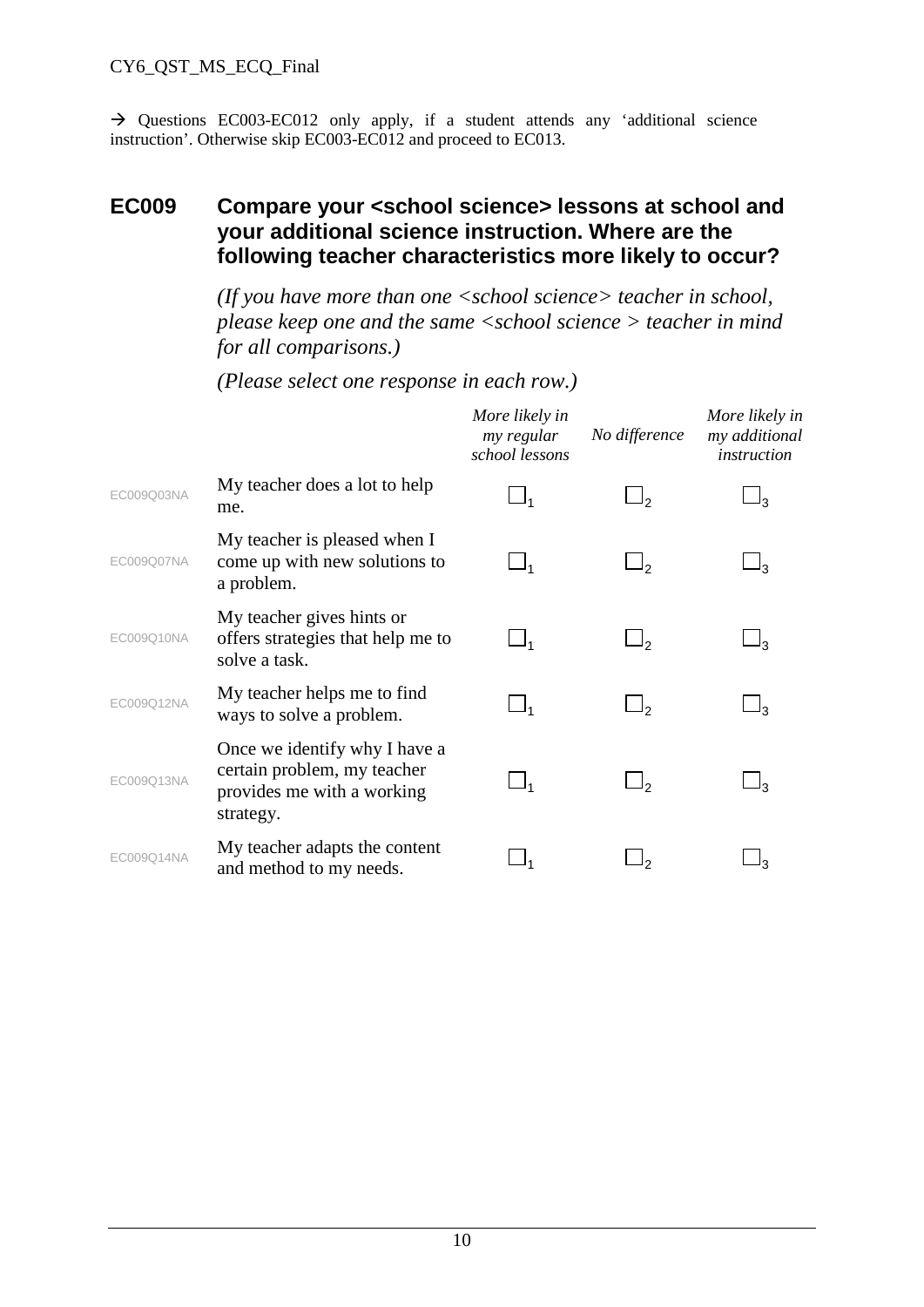$\rightarrow$  Questions EC003-EC012 only apply, if a student attends any 'additional science instruction'. Otherwise skip EC003-EC012 and proceed to ECN013.

### **EC010 Compare <school science> lessons in your regular school and your additional science instruction. Where are the following situations more likely to occur?**

*(If you have more than one <school science> teacher in school, please keep one and the same <school science > teacher in mind for all comparisons.)*

|            |                                                                                             | More likely in<br>my regular<br>school lessons | No difference       | More likely in<br>my additional<br><i>instruction</i> |
|------------|---------------------------------------------------------------------------------------------|------------------------------------------------|---------------------|-------------------------------------------------------|
| EC010Q04NA | It takes a long time until I have<br>gathered all the material to get<br>started.           | $\Box_1$                                       | $\Box_2$            | $\sqcup_3$                                            |
| EC010Q06NA | I talk about things that don't<br>have anything to do with our<br>tasks and the topic.      | $\Box_1$                                       | $\Box_2$            | $\sqcup_3$                                            |
| EC010Q07NA | At the end of a lesson, my<br>teacher summarises the<br>learning content I have<br>covered. | $\Box_1$                                       | $\Box$ <sub>2</sub> | $\sqcup_3$                                            |
| EC010Q08NA | My teacher points out the most<br>important aspects of a topic.                             | $\Box_1$                                       | $\Box_2$            | $\sqcup_3$                                            |
| EC010Q09NA | I am often bored.                                                                           | $\Box_1$                                       | $\Box$              | $\sqcup_3$                                            |
| EC010Q10NA | It takes very long until I am<br>ready to get started.                                      | $\Box_1$                                       | $\Box$ <sub>2</sub> | $\sqcup_3$                                            |
| EC010Q11NA | My teacher tells me what I<br>should learn in a certain<br>activity.                        | $\Box_1$                                       | $\Box_2$            | $\sqcup_3$                                            |
| EC010Q12NA | My teacher points out the<br>broader context of a learning<br>unit.                         |                                                |                     | و ل                                                   |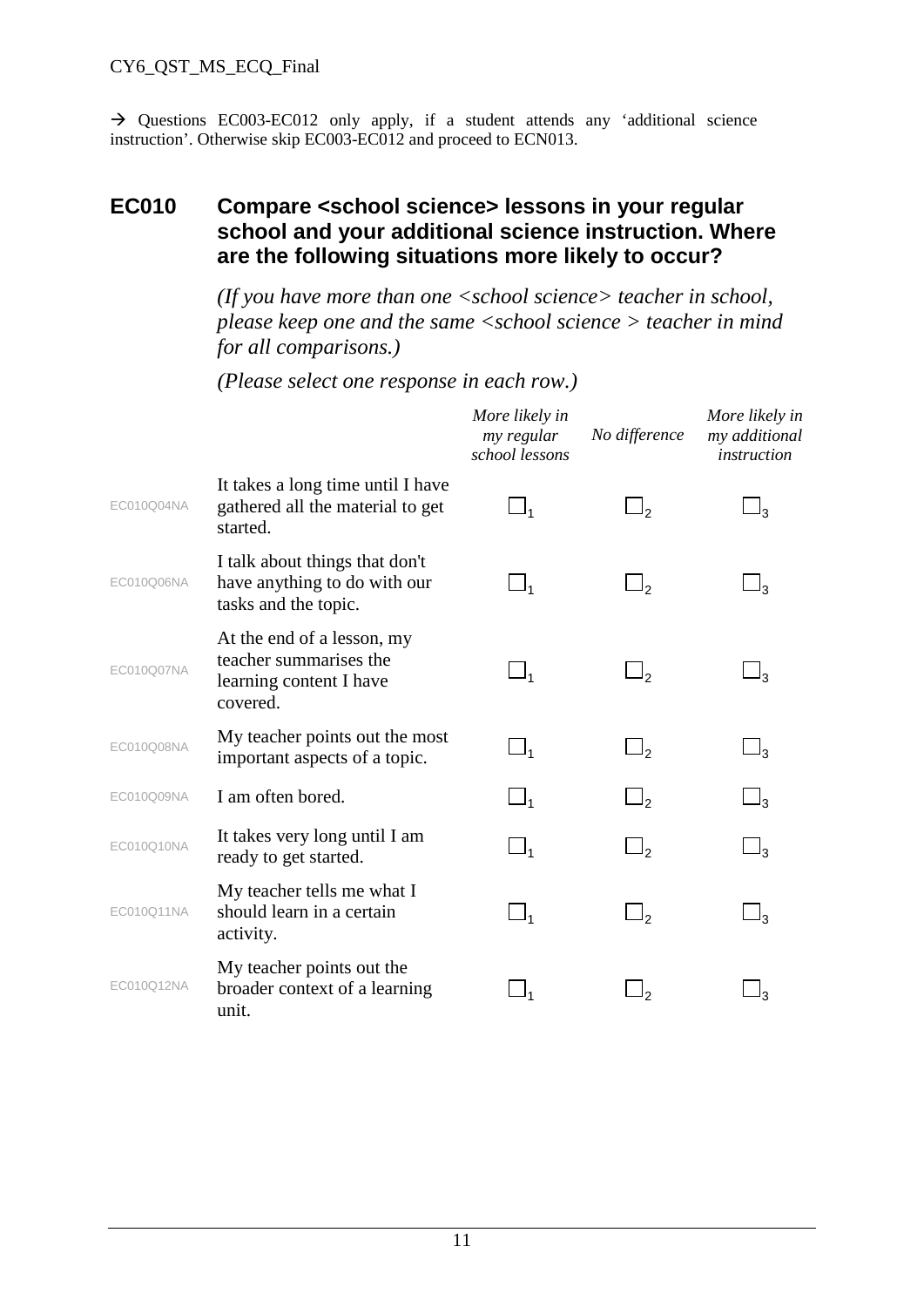$\rightarrow$  Questions EC003-EC012 only apply, if a student attends any 'additional science instruction'. Otherwise skip EC003-EC012 and proceed to EC013.

## **EC011 Compare <school science> lessons in your school and your additional science instruction. Where are the following teacher-student interactions more likely to occur?**

*(If you have more than one <school science> teacher in school, please keep one and the same <school science > teacher in mind for all comparisons.)*

|            |                                                             | More likely in<br>my regular<br>school lessons | No difference | More likely in<br>my additional<br>instruction |
|------------|-------------------------------------------------------------|------------------------------------------------|---------------|------------------------------------------------|
| EC011Q01NA | I get along well with my<br>teacher.                        |                                                | ⊣າ            | ני                                             |
| EC011Q02NA | My teacher is interested in my<br>well-being.               | $\_$                                           |               | $\frac{1}{3}$                                  |
| EC011Q03NA | My teacher really listens to<br>what I have to say.         | $\Box_1$                                       | ر ك           | $\mathsf{1}_3$                                 |
| EC011Q04NA | If I need extra help, I will<br>receive it from my teacher. | $\Box_1$                                       |               |                                                |
| EC011Q05NA | My teacher treats me fairly.                                |                                                |               |                                                |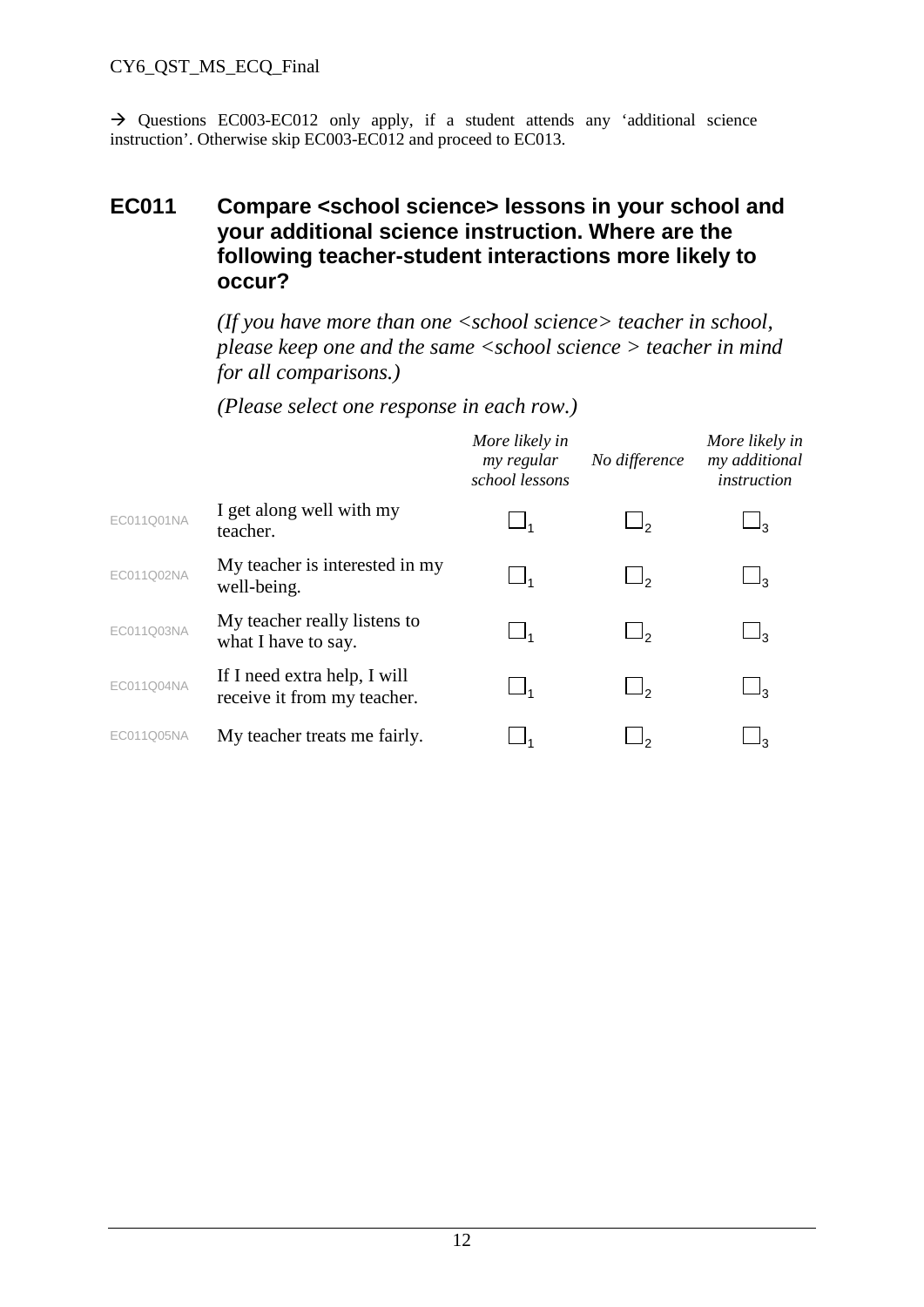$\rightarrow$  Questions EC003-EC012 only apply, if a student attends any 'additional science instruction'. Otherwise skip EC003-EC012 and proceed to EC013.

## **EC012 Why do you attend additional science instruction in this school year?**

|            | (Please select all that apply.)                |          |
|------------|------------------------------------------------|----------|
| EC012Q01NA | I want to learn more.                          |          |
| EC012Q02NA | I want to prepare for exams.                   |          |
| EC012Q03NA | I was attracted by the tutoring advertisement. |          |
| EC012Q04NA | My parents wanted me to attend.                | $\Box_1$ |
| EC012Q05NA | Many of my friends are doing it.               | $\Box_1$ |
| EC012Q06NA | My teachers recommend it.                      | $\Box_1$ |
| EC012Q07NA | I want to improve my grades.                   | $\Box_1$ |
| EC012Q08NA | I need to improve my grades.                   | $\Box_1$ |
| EC012Q09NA | It is gratifying to study.                     | $\Box_1$ |
| EC012Q10NA | It looks good on a résumé.                     | $\Box_1$ |
| EC012Q11NA | It is necessary for a job.                     |          |
| EC012Q12NA | Other reason.                                  |          |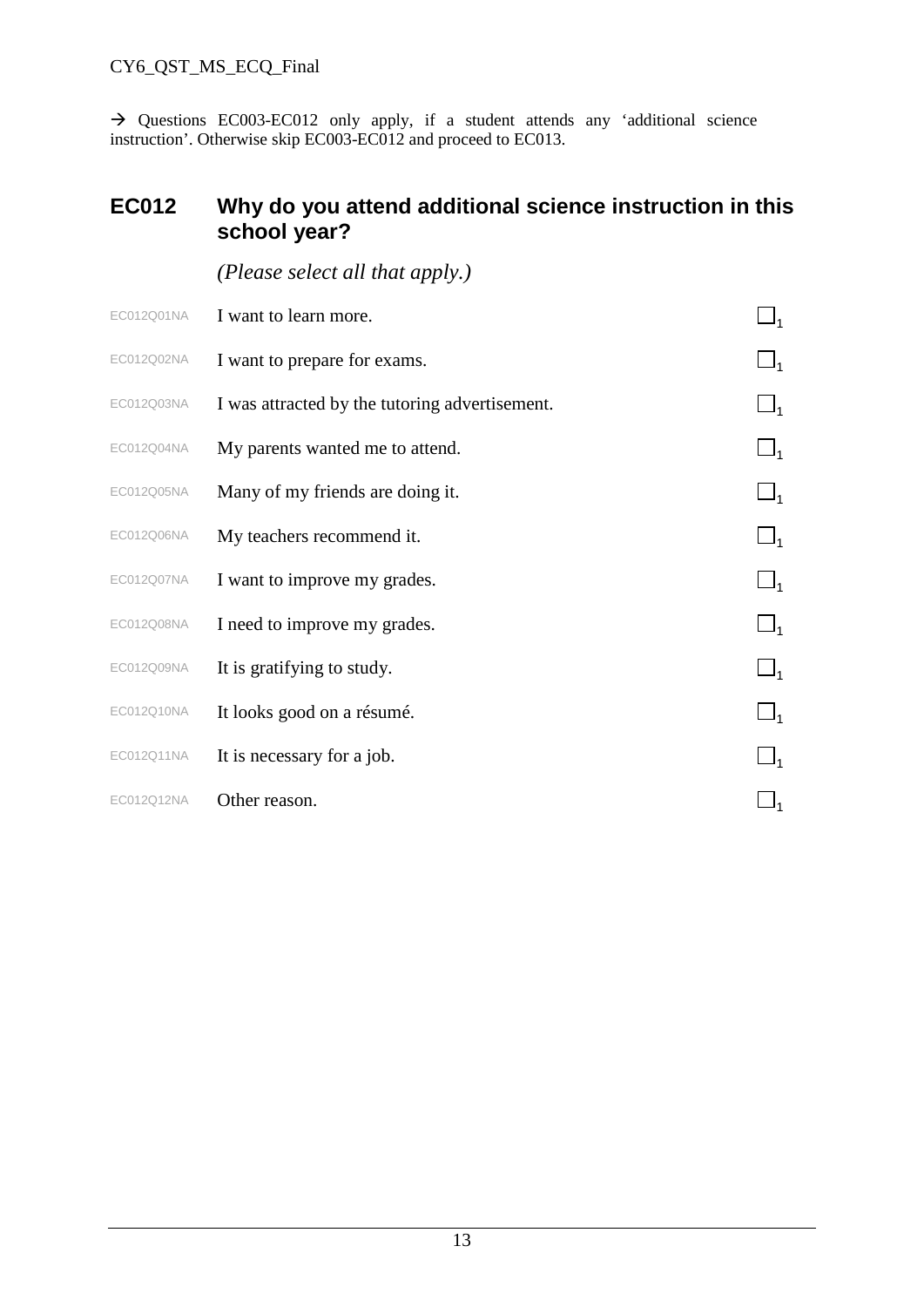$\rightarrow$  Only if a student does not attend any 'additional science instruction'. Otherwise skip and proceed to EC014.

# **EC013 Why don't you attend additional science instruction in this school year?**

| EC013Q01NA | I don't need any additional science instruction.               | $\Box_1$ |
|------------|----------------------------------------------------------------|----------|
| EC013Q02NA | None of the available offerings seem to suit my needs.         | $\Box_1$ |
| EC013Q03NA | Not many of my friends are doing it.                           | $\Box_1$ |
| EC013Q04NA | I don't have time.                                             | $\Box_1$ |
| EC013Q05NA | I don't have the money.                                        | $\Box_1$ |
| EC013Q06NA | My school teachers are knowledgeable enough.                   | $\Box_1$ |
| EC013Q07NA | My parents don't want me to do it.                             | $\Box_1$ |
| EC013Q08NA | It doesn't seem worth the money.                               | $\Box_1$ |
| EC013Q09NA | My teachers say it is not useful.                              | $\Box_1$ |
| EC013Q10NA | I have never considered taking additional science instruction. | $\Box_1$ |
| EC013Q11NA | Additional science instruction is not available where I live.  | $\Box_1$ |
| EC013Q12NA | My family helps me instead.                                    |          |
| EC013Q13NA | My peers and friends help me instead.                          |          |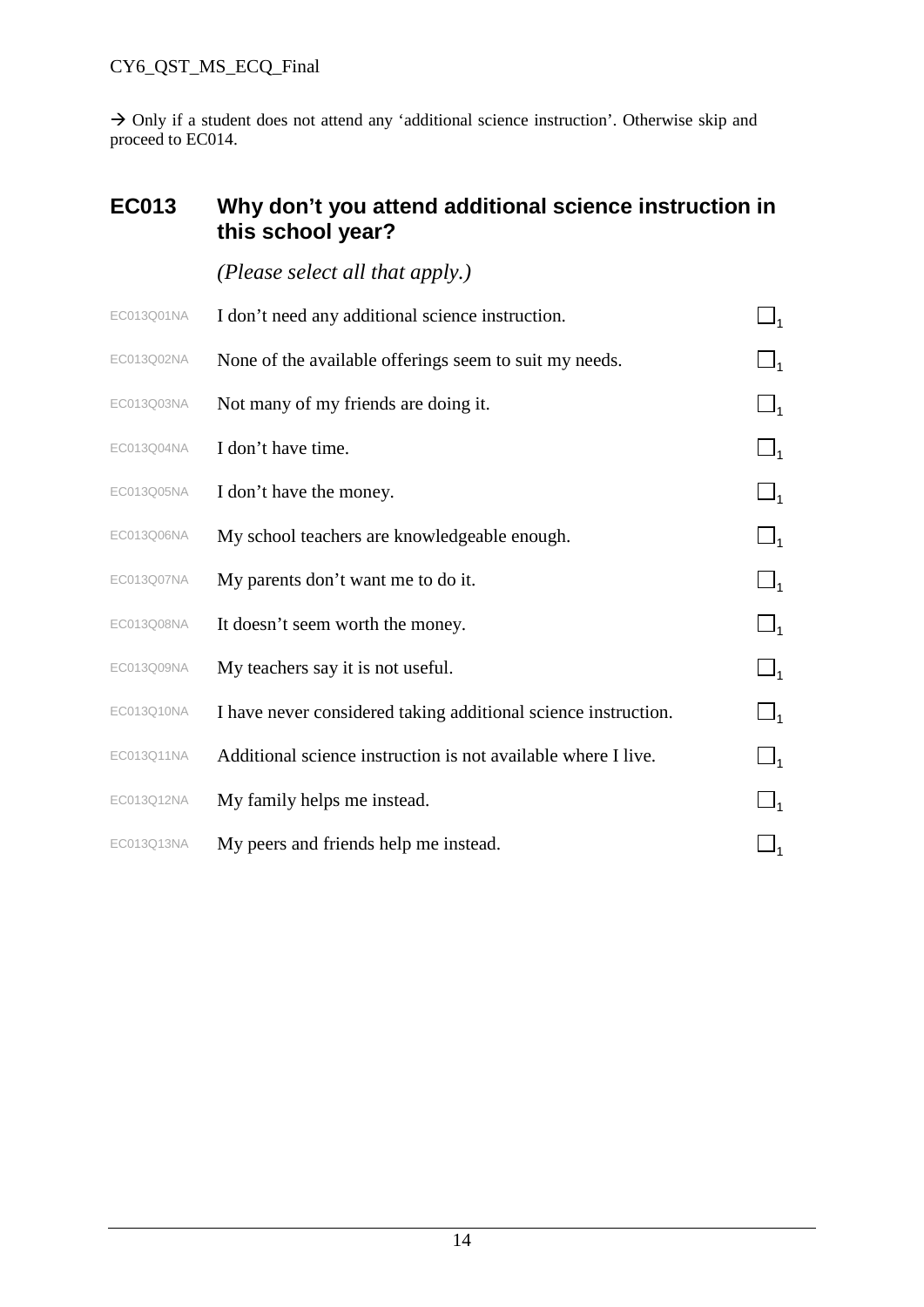# **SECTION B: ADDITIONAL INSTRUCTION IN MATHEMATICS**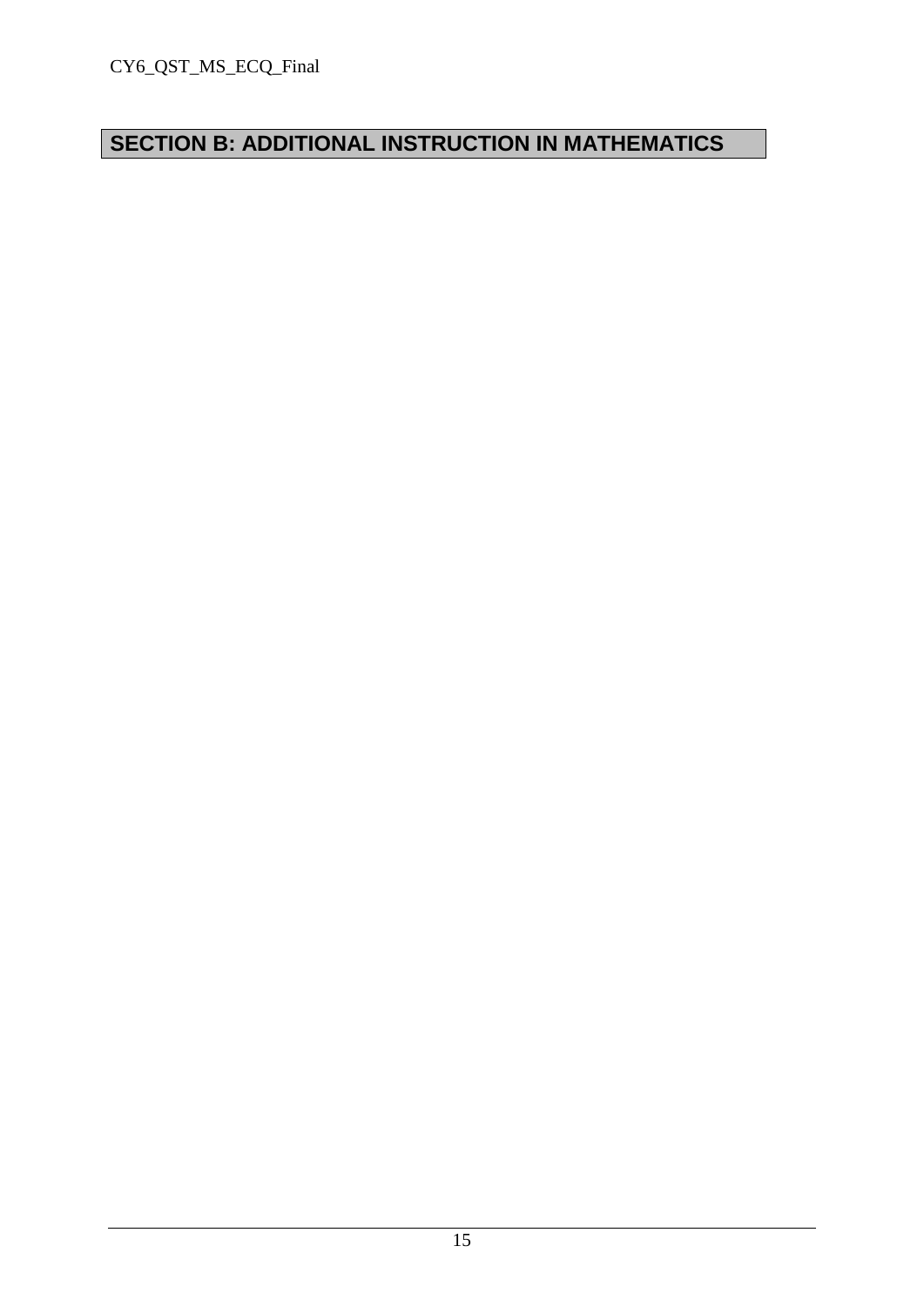$\rightarrow$  Questions EC014-EC022 only apply, if a student attends any 'additional mathematics instruction'. Otherwise skip EC014-EC022 and proceed to EC023.

#### **EC014 Which of the following does this additional mathematics instruction cover?**

|            |                                                                    | Yes | No |
|------------|--------------------------------------------------------------------|-----|----|
| EC014Q01NA | Content covered in regular school courses                          |     |    |
| EC014Q02NA | New or additional content not covered in regular<br>school courses |     |    |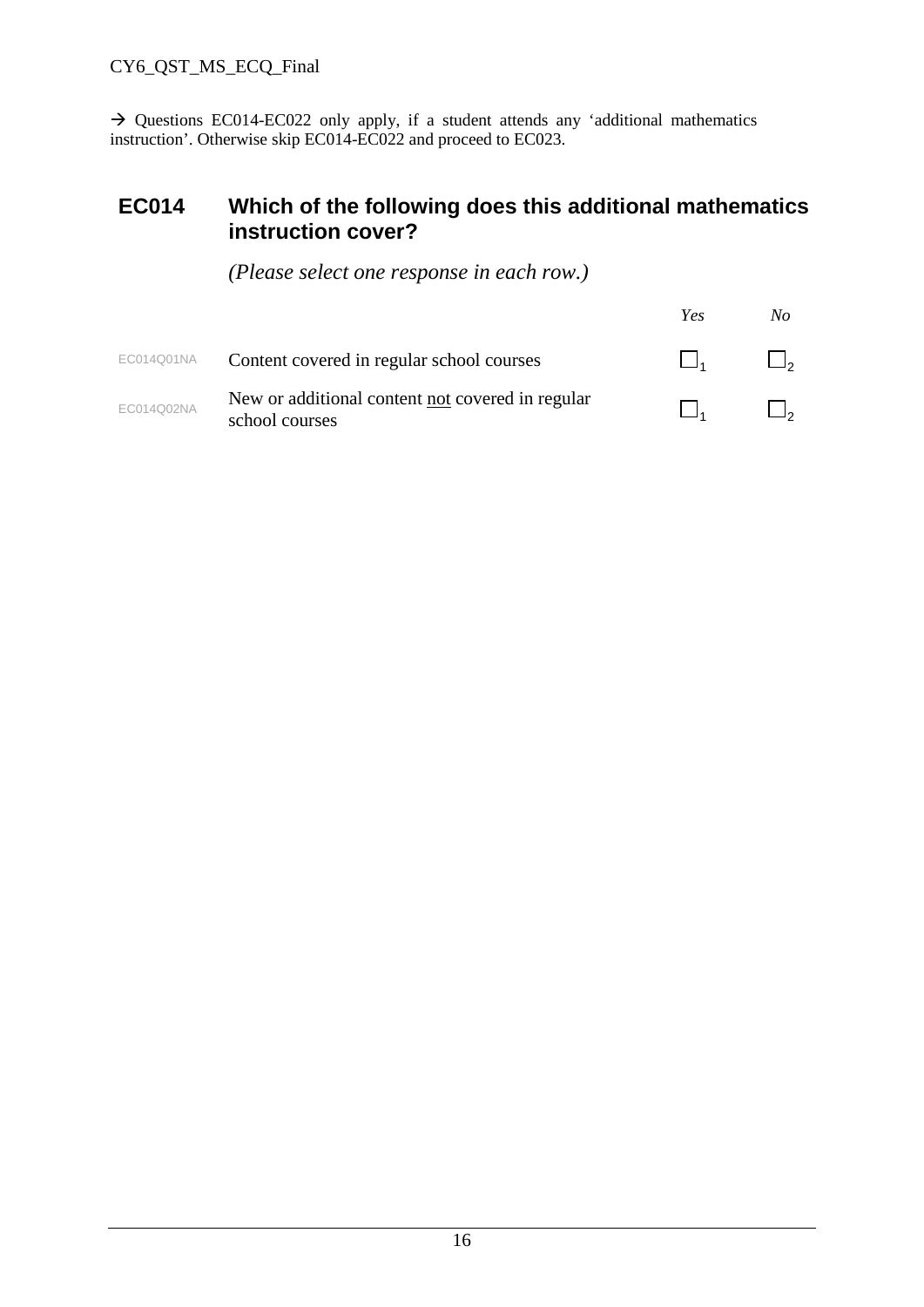$\rightarrow$  Questions EC014-EC022 only apply, if a student attends any 'additional mathematics instruction'. Otherwise skip EC014-EC022 and proceed to ECN023.

### **EC015 Which type of additional mathematics instruction do you participate in during this school year?**

| EC015Q01NA | One-on-one tutoring with a person                                                  |  |
|------------|------------------------------------------------------------------------------------|--|
| EC015Q02NA | Internet tutoring with a person (including e.g. $\langle$ Skype $^{T M} \rangle$ ) |  |
| EC015Q03NA | Internet or computer tutoring with a programme or application                      |  |
| EC015Q04NA | Live instruction by a person                                                       |  |
| EC015Q05NA | Video-recorded instruction by a person                                             |  |
| EC015Q06NA | Small group study or practice (2 to 7 students)                                    |  |
| EC015Q07NA | Large group study or practice (8 or more students)                                 |  |
| EC015Q08NA | Other additional mathematics instruction                                           |  |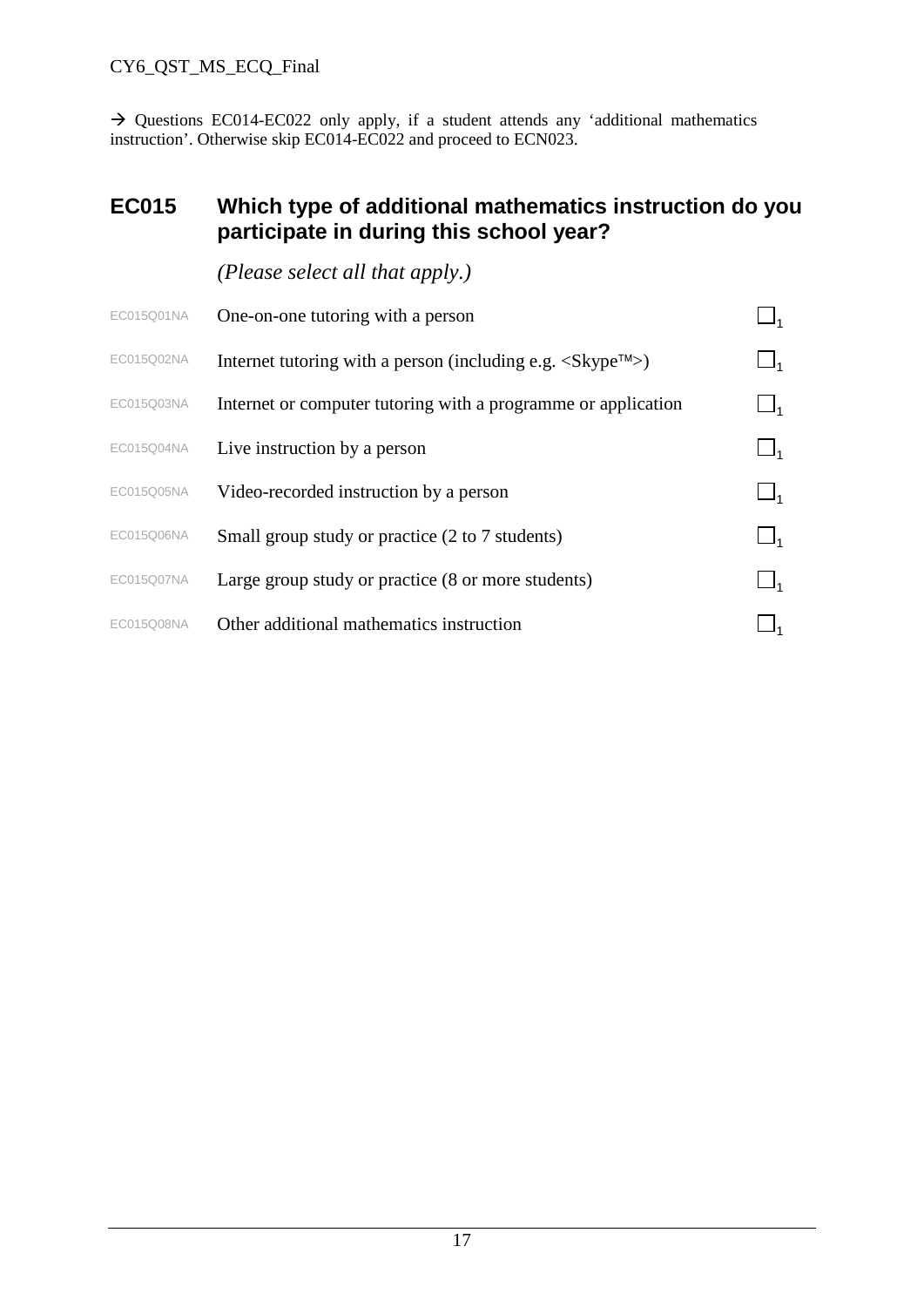$\rightarrow$  Questions EC014-EC022 only apply, if a students attend any 'additional mathematics instruction'. Otherwise skip EC014-EC022 and proceed to EC023.

#### **EC017 Where do you attend this additional mathematics instruction?**

*(Please select all that apply.)*

EC017Q01NA In my regular school building  $\square_1$ EC017Q02NA At some other place, i.e., not in my regular school building  $\square_1$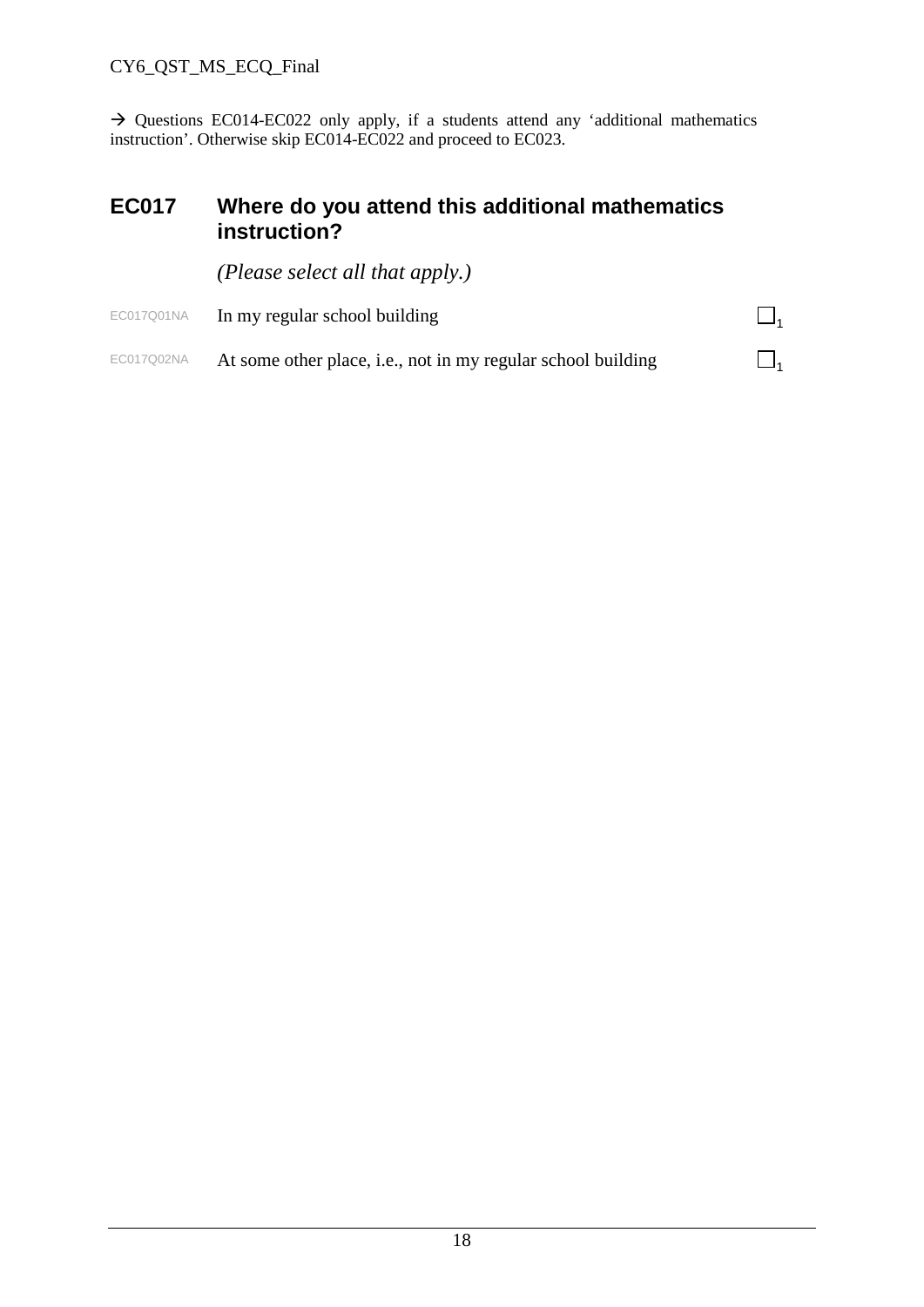$\rightarrow$  Questions EC014-EC022 only apply if a student attends any 'additional mathematics instruction'. Otherwise skip EC014-EC022 and proceed to EC0023.

#### **EC018 Which of the following best describes your teacher or instructor in your additional mathematics instruction?**

| EC018Q01NA | The teacher is one of my regular teachers in this year's school<br>courses.                                           |  |
|------------|-----------------------------------------------------------------------------------------------------------------------|--|
| EC018Q02NA | The teacher regularly teaches students my age in school but is not<br>my teacher in any of my regular school courses. |  |
| EC018Q03NA | The teacher mainly works for a business or organisation<br>specialised in additional instruction.                     |  |
| EC018Q04NA | The teacher is not specialised teaching personnel (e.g. a student).                                                   |  |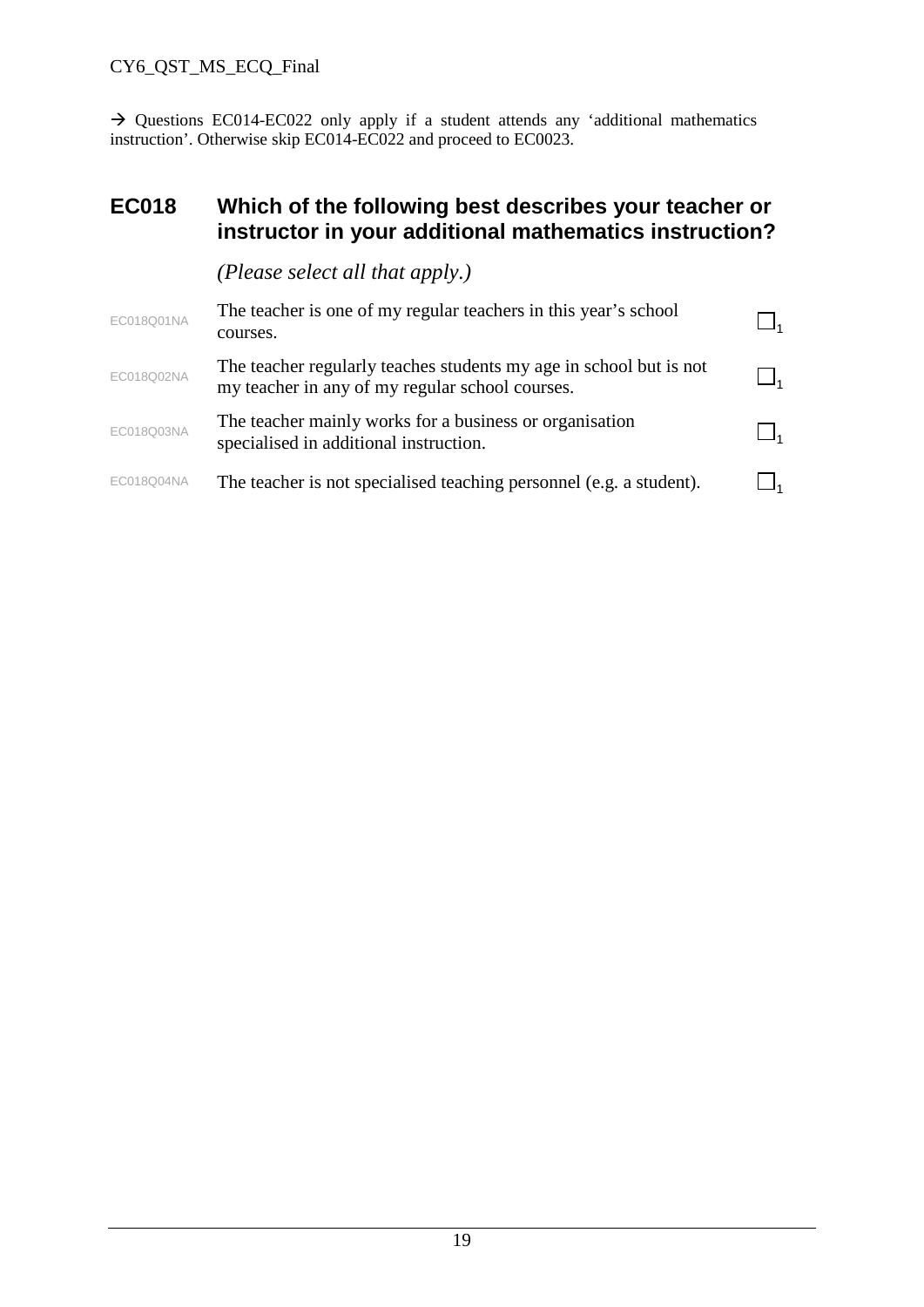$\rightarrow$  Questions EC014-EC022 only apply if a student attends any 'additional mathematics instruction'. Otherwise skip EC014-EC022 and proceed to EC023.

### **EC019 Compare your mathematics lessons at school and your additional mathematics instruction. Where are the following teacher characteristics more likely to occur?**

*(If you have more than one mathematics teacher in school, please keep one and the same mathematics teacher in mind for all comparisons.)*

|            |                                                                                                         | More likely in<br>my regular<br>school lessons | No difference  | More likely in<br>my additional<br><i>instruction</i> |
|------------|---------------------------------------------------------------------------------------------------------|------------------------------------------------|----------------|-------------------------------------------------------|
| EC019Q03NA | My teacher does a lot to help<br>me.                                                                    |                                                | را             |                                                       |
| EC019Q07NA | My teacher is pleased when I<br>come up with new solutions to<br>a problem.                             |                                                |                |                                                       |
| EC019Q10NA | My teacher gives hints or<br>offers strategies that help me to<br>solve a task.                         |                                                |                |                                                       |
| EC019Q12NA | My teacher helps me to find<br>ways to solve a problem.                                                 | $\Box_1$                                       | را             | ډل                                                    |
| EC019Q13NA | Once we identify why I have a<br>certain problem, my teacher<br>provides me with a working<br>strategy. |                                                | 1 <sub>2</sub> | 13                                                    |
| EC019Q14NA | My teacher adapts the content<br>and method to my needs.                                                |                                                |                | 12                                                    |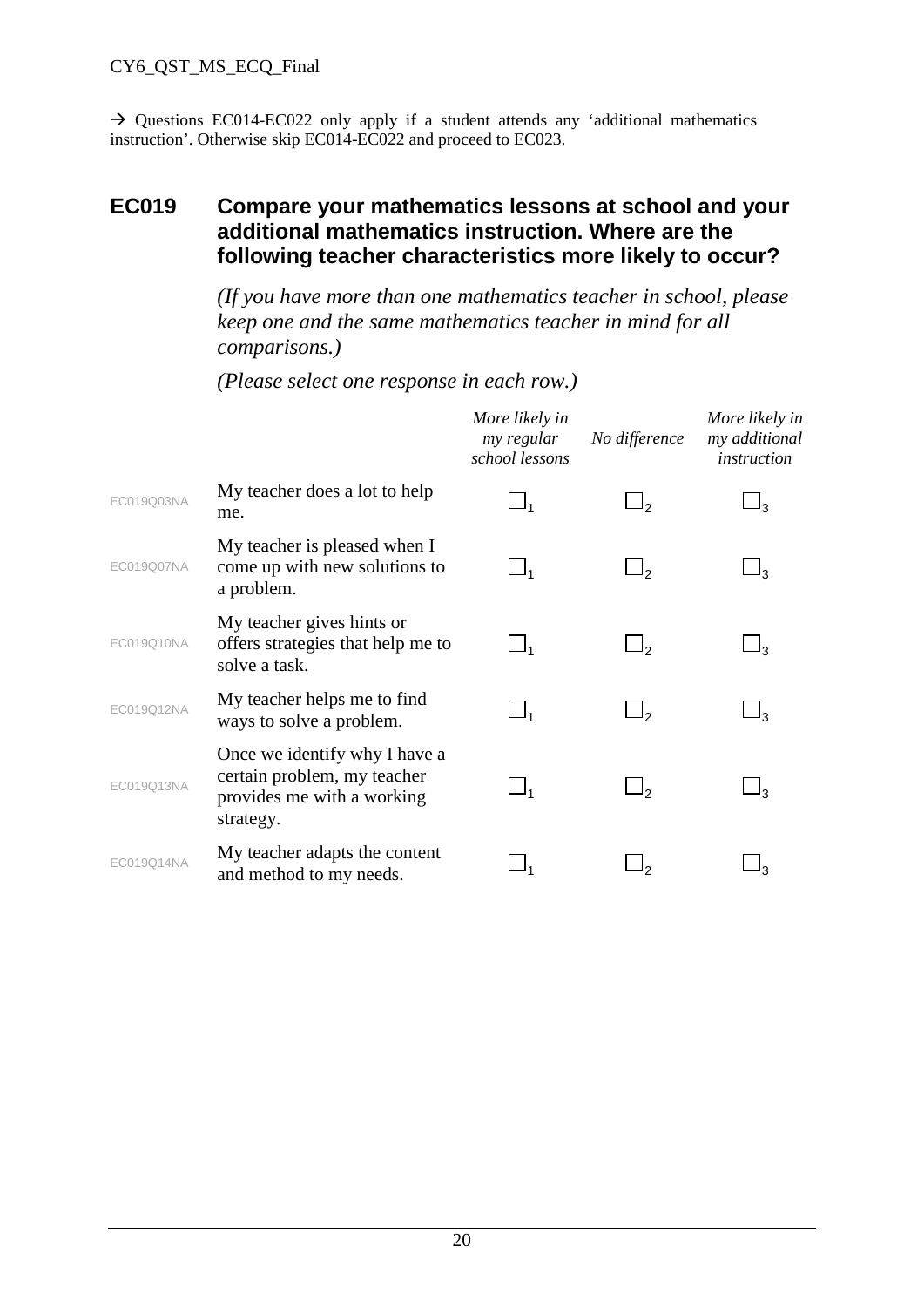$\rightarrow$  Questions EC014-EC022 only apply, if a student attends any 'additional mathematics instruction'. Otherwise skip EC014-EC022 and proceed to EC023.

### **EC020 Compare mathematics lessons in your regular school and your additional mathematics instruction. Where are the following situations more likely to occur?**

*(If you have more than one mathematics teacher in school, please keep one and the same mathematics teacher in mind for all comparisons.)*

|            |                                                                                             | More likely in<br>my regular<br>school lessons | No difference       | More likely in<br>my additional<br><i>instruction</i> |
|------------|---------------------------------------------------------------------------------------------|------------------------------------------------|---------------------|-------------------------------------------------------|
| EC020Q04NA | It takes a long time until I have<br>gathered all the material to get<br>started.           | $\Box_1$                                       | $\Box_2$            | $\sqcup_3$                                            |
| EC020Q06NA | I talk about things that don't<br>have anything to do with our<br>tasks and the topic.      | $\Box_1$                                       | $\Box_2$            | $\sqcup_3$                                            |
| EC020Q07NA | At the end of a lesson, my<br>teacher summarises the<br>learning content I have<br>covered. | $\Box_1$                                       | $\Box$ <sub>2</sub> | $\sqcup_3$                                            |
| EC020Q08NA | My teacher points out the most<br>important aspects of a topic.                             | $\Box_1$                                       | $\Box_2$            | $\sqcup_3$                                            |
| EC020Q09NA | I am often bored.                                                                           | $\Box_1$                                       | $\Box$              | $\sqcup_3$                                            |
| EC020Q10NA | It takes very long until I am<br>ready to get started.                                      | $\Box_1$                                       | $\Box$ <sub>2</sub> | $\sqcup_3$                                            |
| EC020Q11NA | My teacher tells me what I<br>should learn in a certain<br>activity.                        | $\Box_1$                                       | $\Box_2$            | $\sqcup_3$                                            |
| EC020Q12NA | My teacher points out the<br>broader context of a learning<br>unit.                         |                                                |                     | و ل                                                   |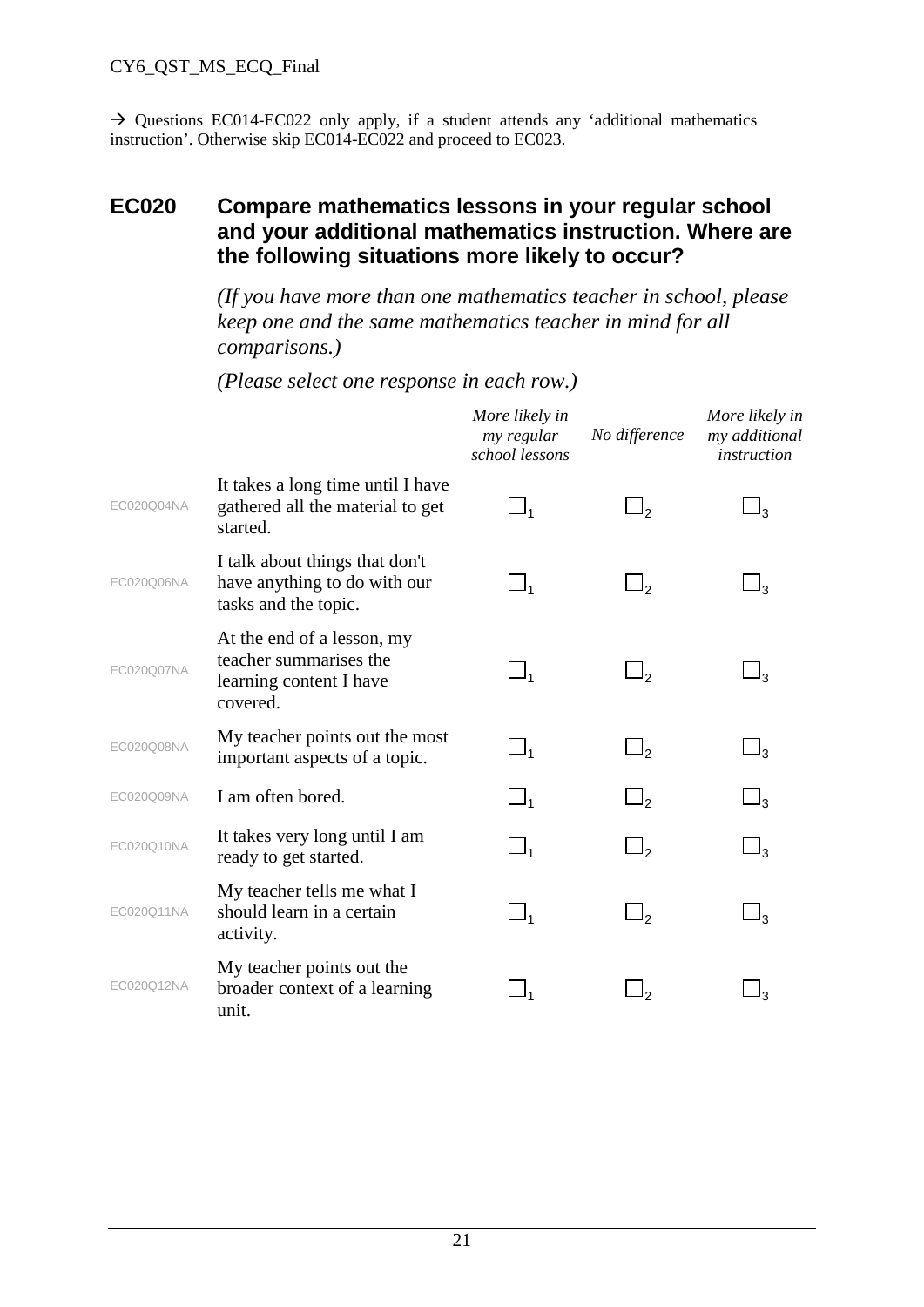$\rightarrow$  Questions EC014-EC022 only apply, if a student attends any 'additional mathematics instruction'. Otherwise skip EC014-EC022 and proceed to EC023.

## **EC021 Compare mathematics lessons in your school and your additional mathematics instruction. Where are the following student-teacher interactions more likely to occur?**

*(If you have more than one mathematics teacher in school, please keep one and the same mathematics teacher in mind for all comparisons.)*

|            |                                                             | More likely in<br>my regular<br>school lessons | No difference | More likely in<br>my additional<br>instruction |
|------------|-------------------------------------------------------------|------------------------------------------------|---------------|------------------------------------------------|
| EC021Q01NA | I get along well with my<br>teacher.                        |                                                | رك            | בי∟                                            |
| EC021Q02NA | My teacher is interested in my<br>well-being.               | ┙,                                             |               | 3_                                             |
| EC021Q03NA | My teacher really listens to<br>what I have to say.         | $\_$                                           | رك            | $\mathsf{J}_3$                                 |
| EC021Q04NA | If I need extra help, I will<br>receive it from my teacher. | $\Box_4$                                       |               | ⊥ദ                                             |
| EC021Q05NA | My teacher treats me fairly.                                |                                                |               | פנ                                             |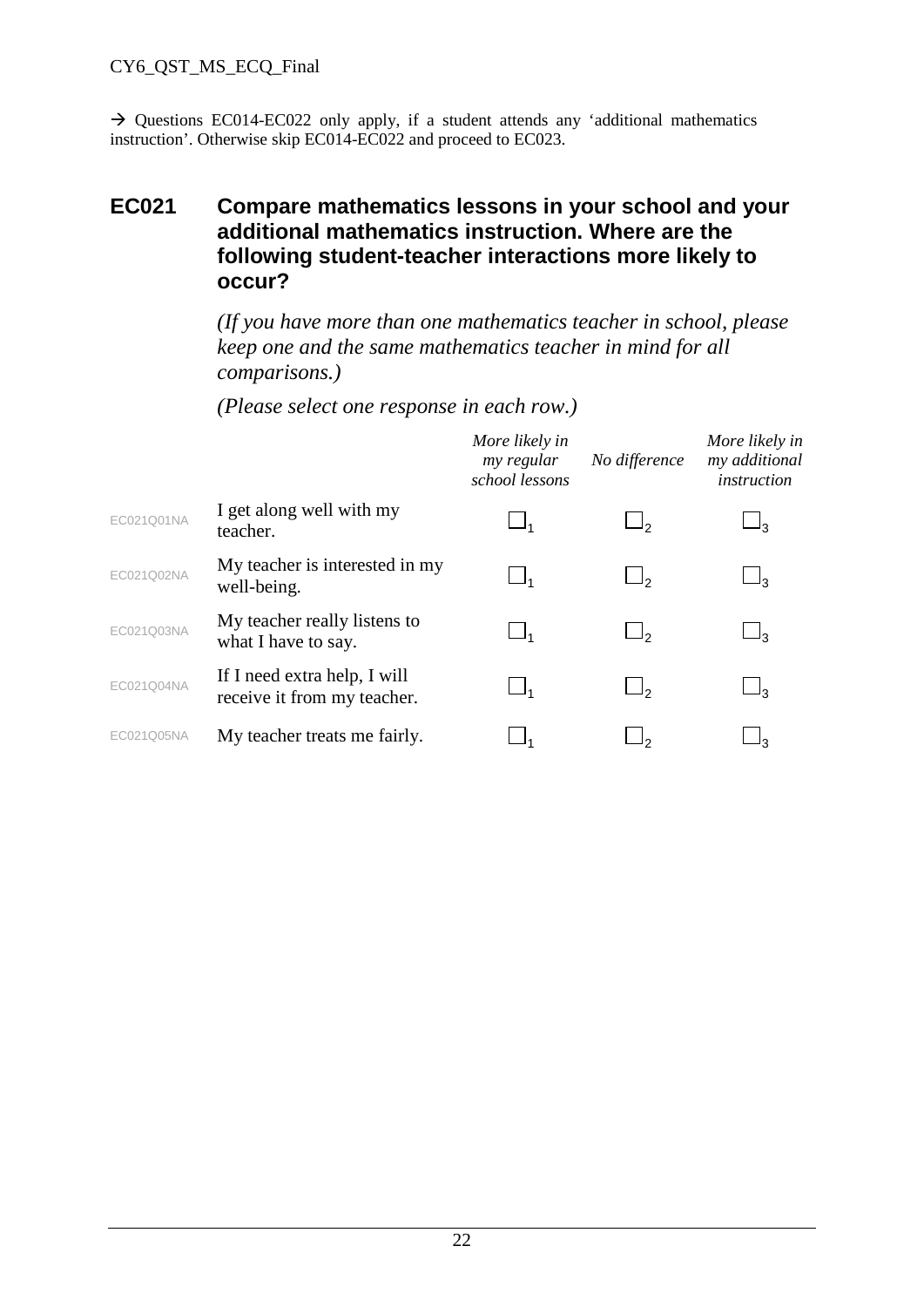$\rightarrow$  Questions EC014-EC022 only apply, if a student attends any 'additional mathematics instruction'. Otherwise skip EC014-EC022 and proceed to EC023.

## **EC022 Why do you attend additional mathematics instruction in this school year?**

| (Please select all that apply.) |  |
|---------------------------------|--|
|---------------------------------|--|

| EC022Q01NA | I want to learn more.                          |  |
|------------|------------------------------------------------|--|
| EC022Q02NA | I want to prepare for exams.                   |  |
| EC022Q03NA | I was attracted by the tutoring advertisement. |  |
| EC022Q04NA | My parents wanted me to attend.                |  |
| EC022Q05NA | Many of my friends are doing it.               |  |
| EC022Q06NA | My teachers recommend it.                      |  |
| EC022Q07NA | I want to improve my grades.                   |  |
| EC022Q08NA | I need to improve my grades.                   |  |
| EC022Q09NA | It is gratifying to study.                     |  |
| EC022Q10NA | It looks good on a résumé.                     |  |
| EC022Q11NA | It is necessary for a job.                     |  |
| EC022Q12NA | Other reason.                                  |  |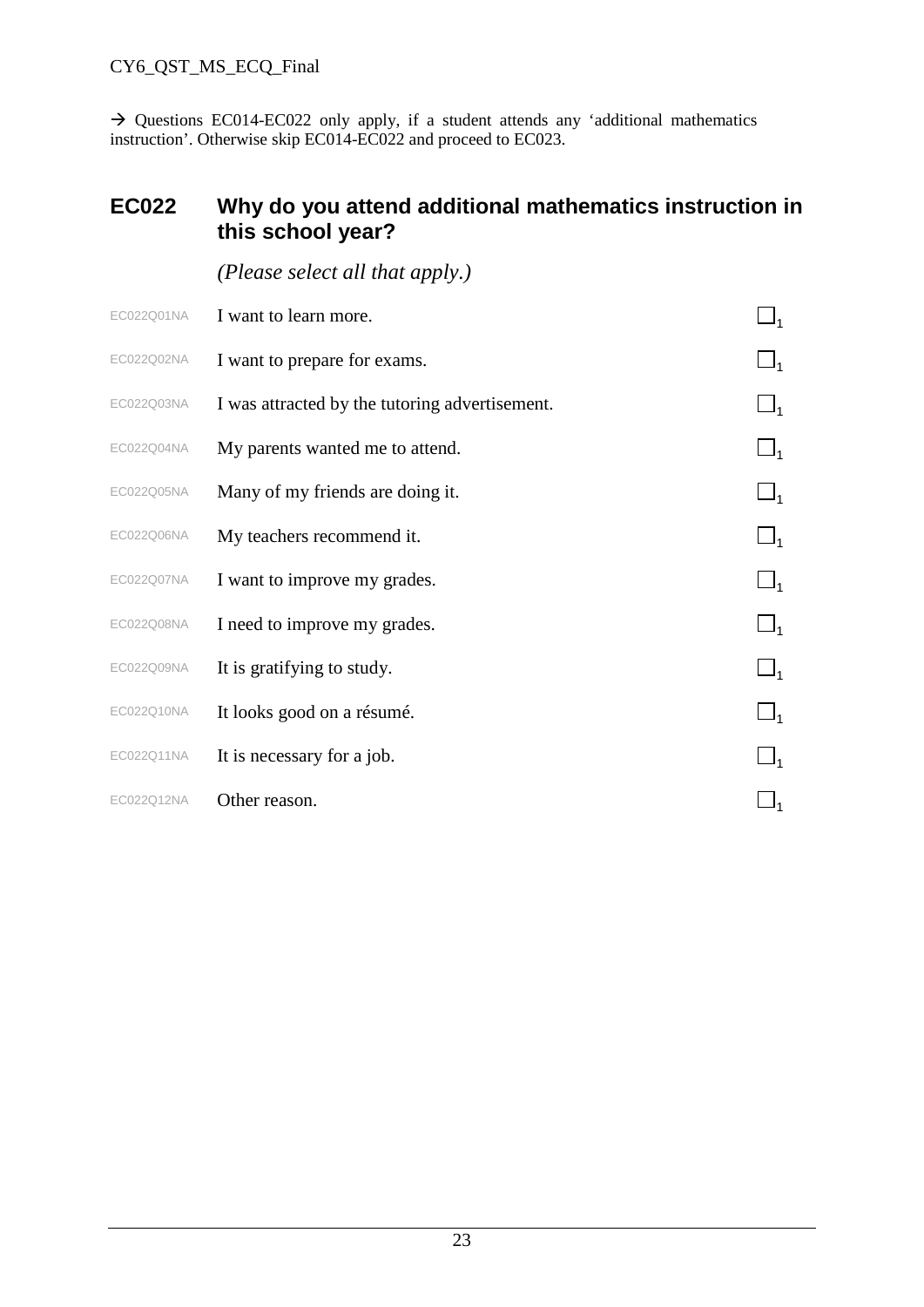$\rightarrow$  Only if a student does not attend any 'additional mathematics instruction'. Otherwise skip and proceed to EC024.

### **EC023 Why don't you attend additional mathematics instruction in this school year?**

| EC023Q01NA | I don't need any additional mathematics instruction.               |            |
|------------|--------------------------------------------------------------------|------------|
| EC023Q02NA | None of the available offerings seem to suit my needs.             | $\sqcup_1$ |
| EC023Q03NA | Not many of my friends are doing it.                               | $\Box_1$   |
| EC023Q04NA | I don't have time.                                                 |            |
| EC023Q05NA | I don't have the money.                                            |            |
| EC023Q06NA | My school teachers are knowledgeable enough.                       | $\Box_1$   |
| EC023Q07NA | My parents don't want me to do it.                                 | $\Box_1$   |
| EC023Q08NA | It doesn't seem worth the money.                                   | $\Box_1$   |
| EC023Q09NA | My teachers say it is not useful.                                  | $\Box_1$   |
| EC023Q10NA | I have never considered taking additional mathematics instruction. | $\Box_1$   |
| EC023Q11NA | Additional mathematics instruction is not available where I live.  | $\Box_1$   |
| EC023Q12NA | My family helps me instead.                                        |            |
| EC023Q13NA | My peers and friends help me instead.                              |            |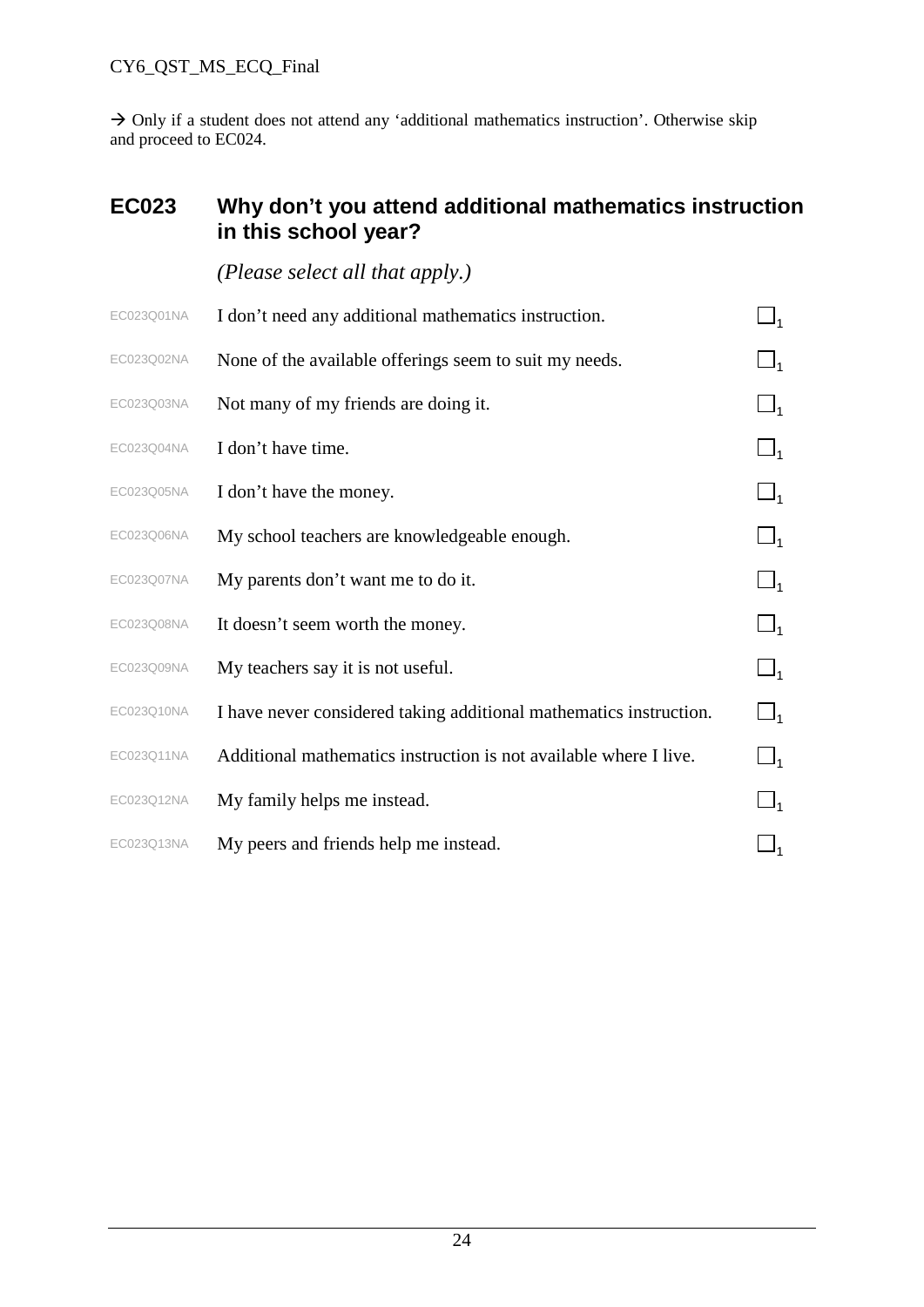# **SECTION C: ADDITIONAL INSTRUCTION IN <TEST LANGUAGE>**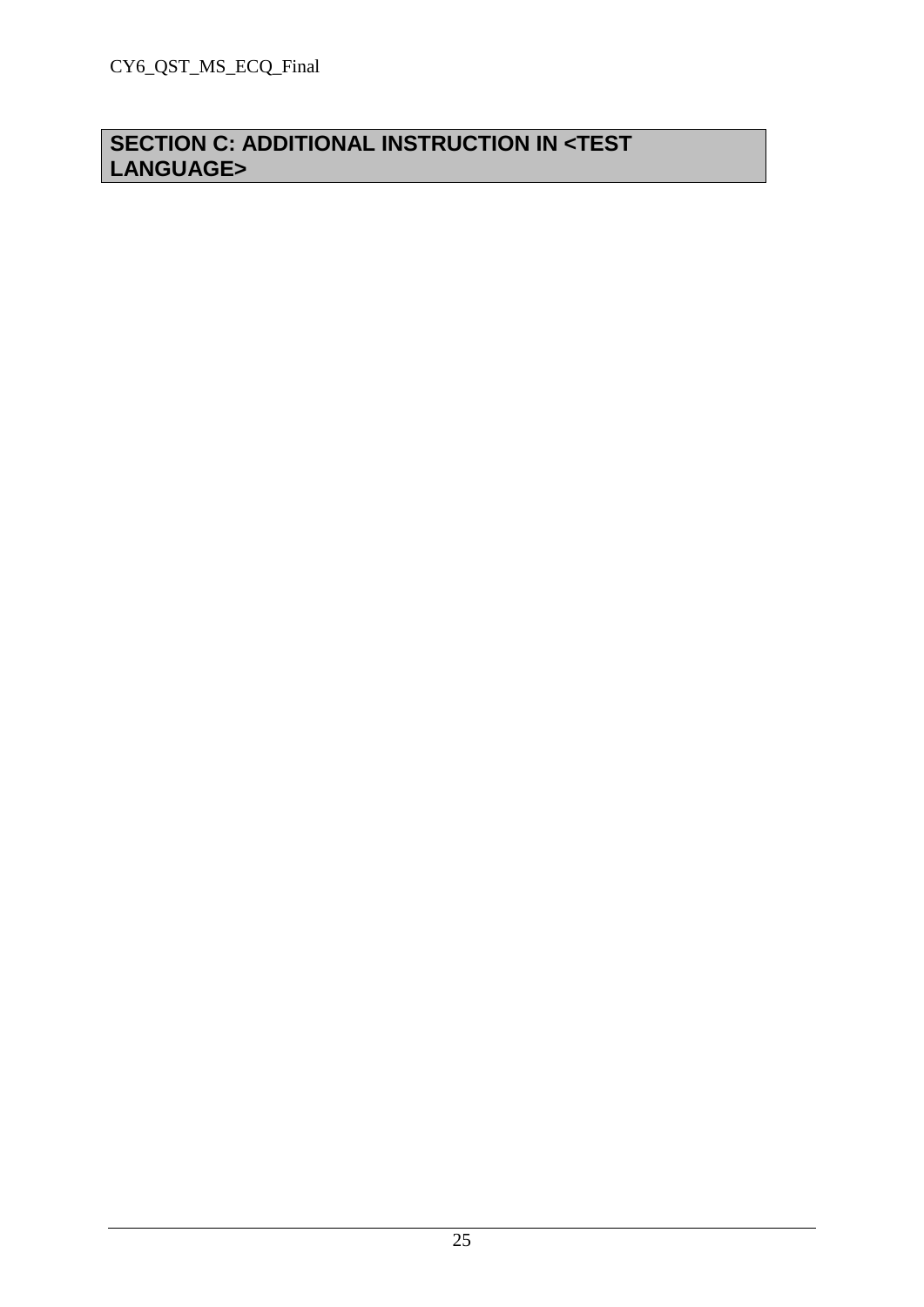$\rightarrow$  Questions EC024-EC027 only apply, if a student attends any 'additional <test language> instruction'. Otherwise skip EC024-EC027 and proceed to EC028.

### **EC024 Which type of additional <test language> instruction do you participate in during this school year?**

| EC024Q01NA | One-on-one tutoring with a person                                                                       |            |
|------------|---------------------------------------------------------------------------------------------------------|------------|
| EC024Q02NA | Internet tutoring with a person (including e.g. $\langle$ Skype <sup><math>\text{TM}</math></sup> $>$ ) | $\sqcup_1$ |
| EC024Q03NA | Internet or computer tutoring using a programme or application                                          |            |
| EC024Q04NA | Live instruction by a person                                                                            |            |
| EC024Q05NA | Video-recorded instruction by a person                                                                  |            |
| EC024Q06NA | Small group study or practice (2 to 7 students)                                                         |            |
| EC024Q07NA | Large group study or practice (8 or more students)                                                      |            |
| EC024Q08NA | Other additional <test language=""> instruction</test>                                                  |            |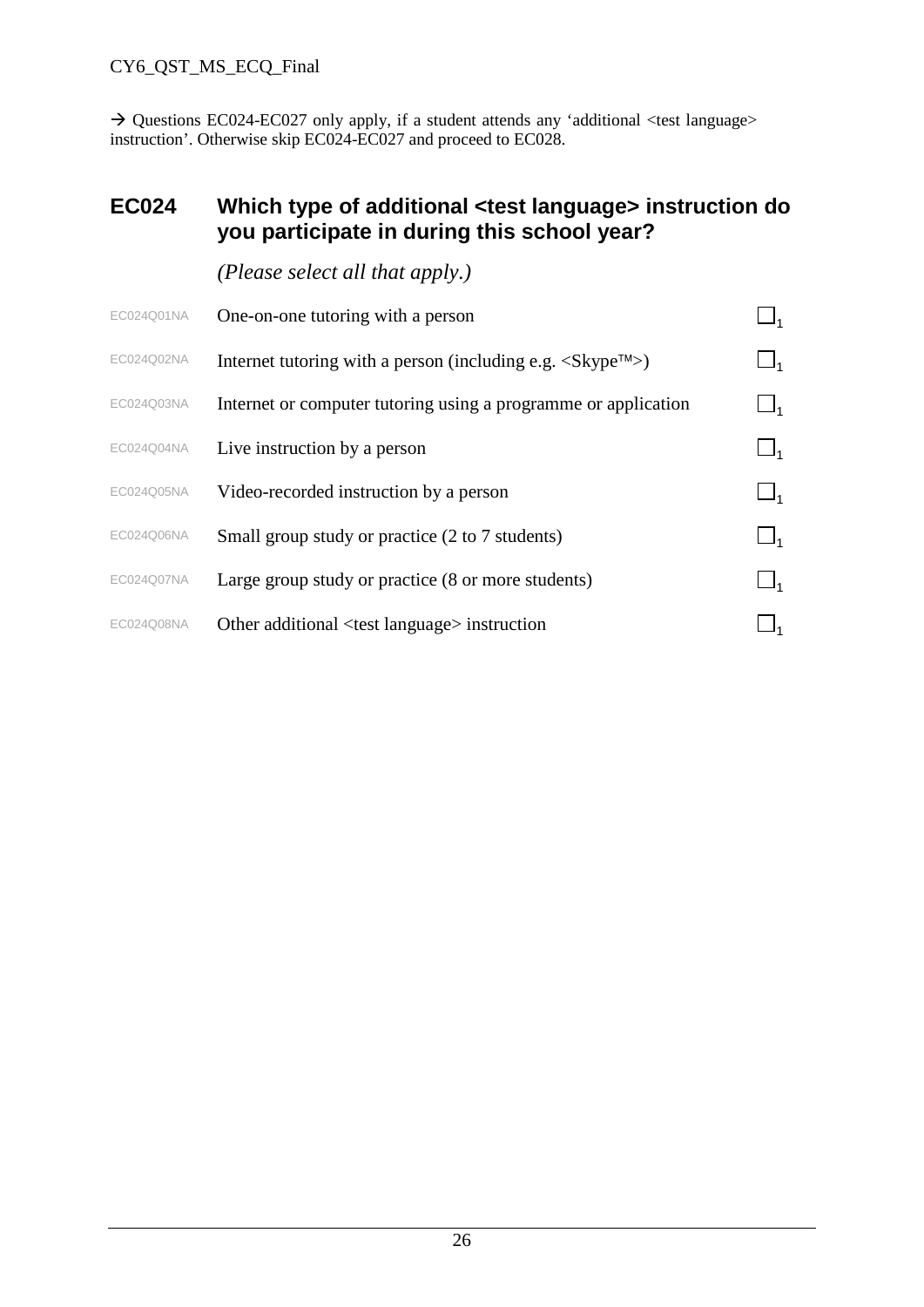$\rightarrow$  Questions EC024-EC027 only apply, if a student attends any 'additional <test language> instruction'. Otherwise skip EC024-EC027 and proceed to EC028.

### **EC026 Where do you attend this additional <test language> instruction?**

*(Please select all that apply.)*

EC026Q01NA In my regular school building  $\square_1$ EC026Q02NA At some other place, i.e., not in my regular school building  $\Box_1$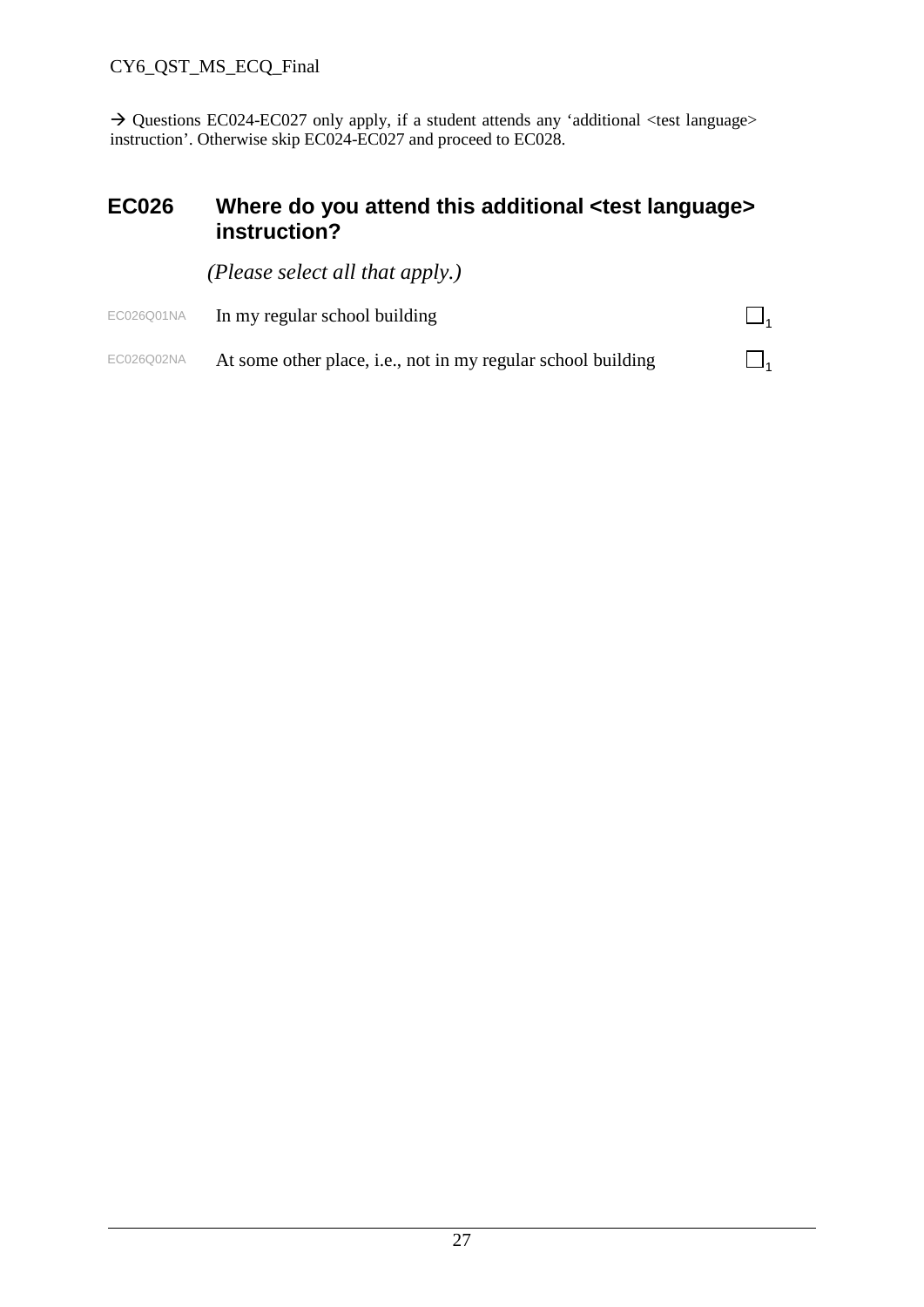$\rightarrow$  Questions EC024-EC027 only apply if a student attends any 'additional <test language> instruction'. Otherwise skip EC024-EC027 and proceed to EC028.

#### **EC027 Which of the following best describes your teacher or instructor in your additional <test language> instruction?**

| EC027Q01NA | The teacher is one of my regular teachers in this year's school<br>courses.                                           |  |
|------------|-----------------------------------------------------------------------------------------------------------------------|--|
| EC027Q02NA | The teacher regularly teaches students my age in school but is<br>not my teacher in any of my regular school courses. |  |
| EC027Q03NA | The teacher mainly works for a business or organisation<br>specialised in additional instruction.                     |  |
| EC027Q04NA | The teacher is not specialised teaching personnel (e.g. a<br>student).                                                |  |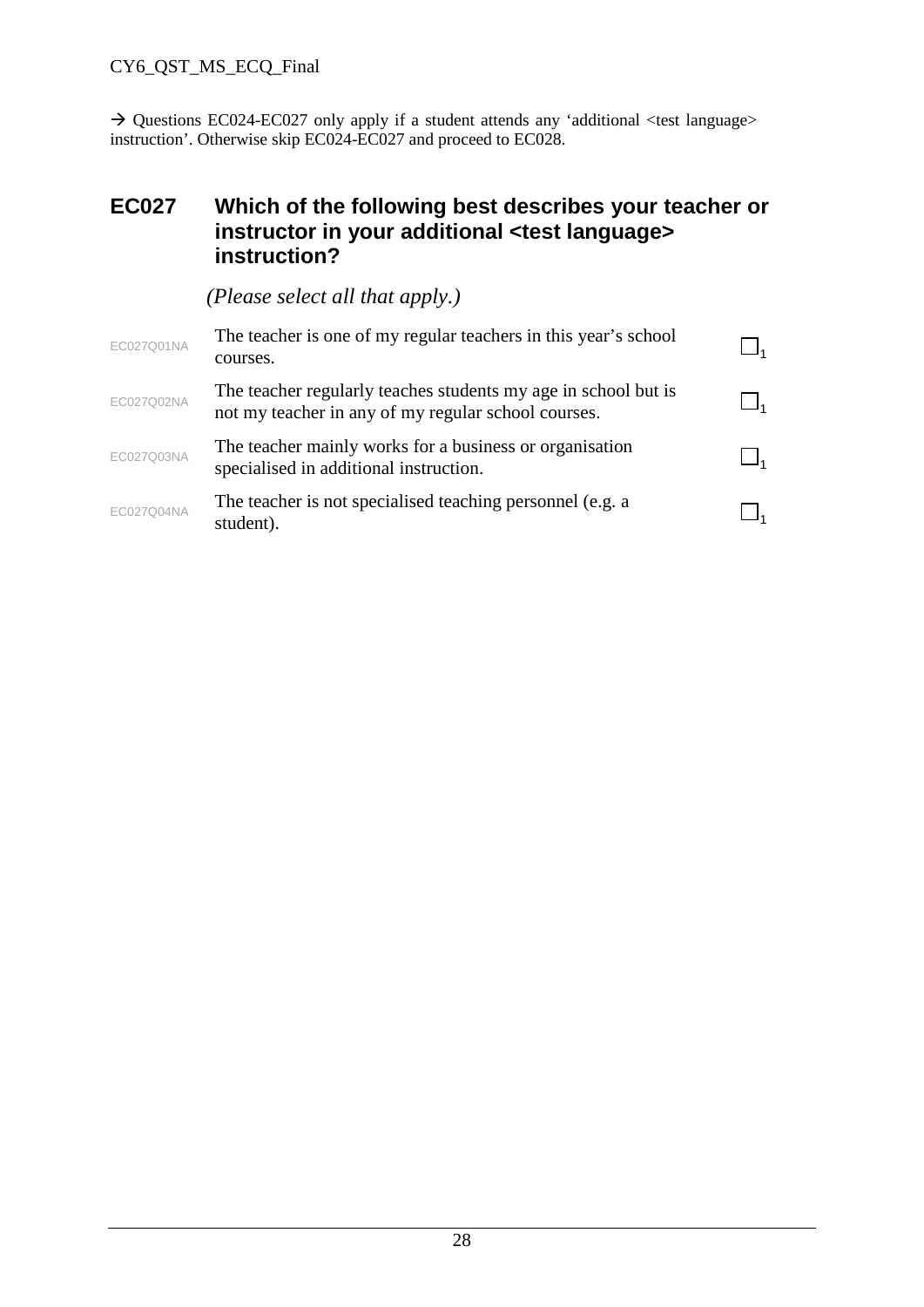# **SECTION D: EDUCATIONAL PATHWAY**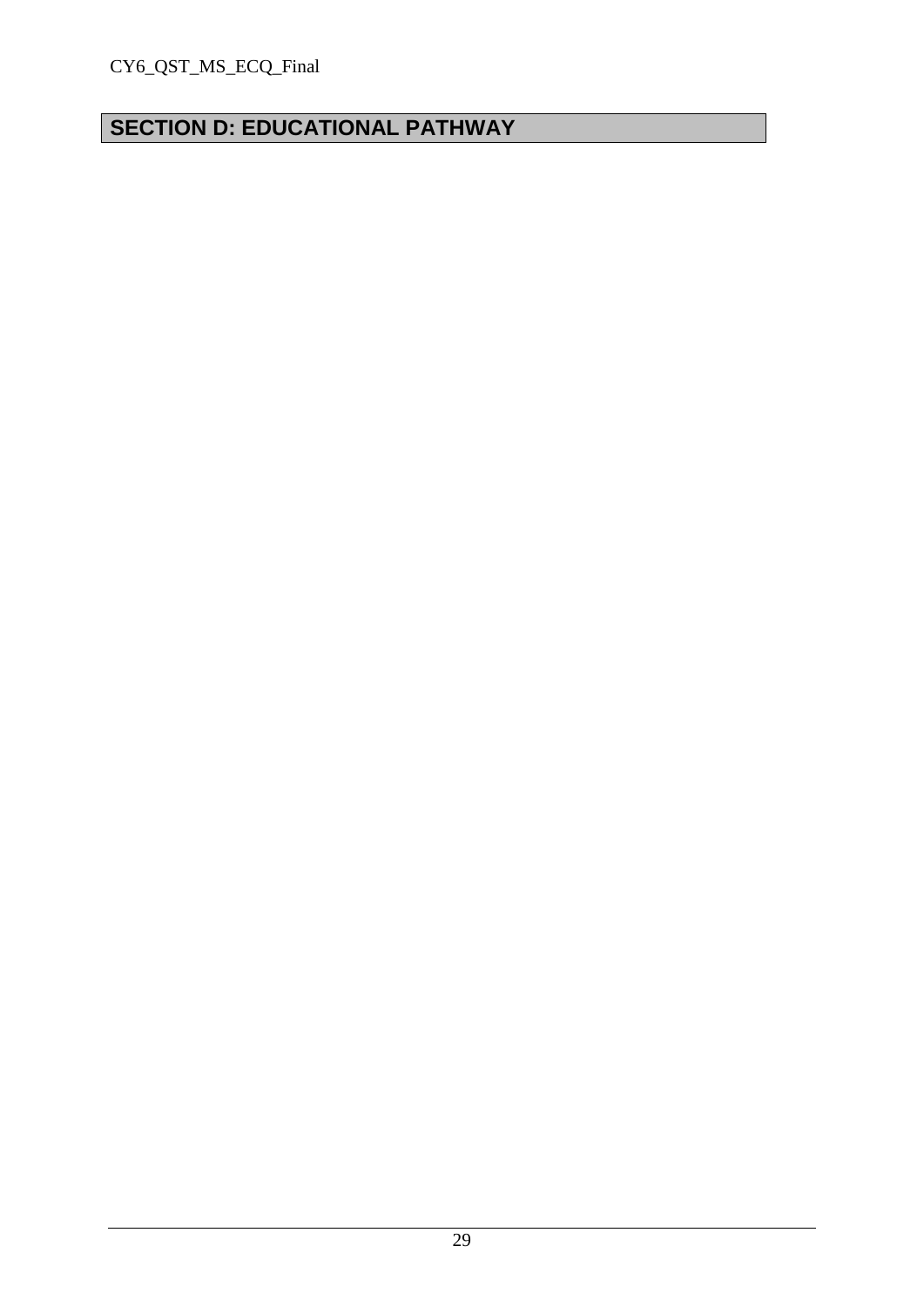## **EC028 Did you attend additional instruction earlier in your education?**

*(Please select one response in each row.)*

|            |                                                   | Yes      | No                  |
|------------|---------------------------------------------------|----------|---------------------|
|            | $EC028Q01NA$ $In ISCED$ <sup><math>0</math></sup> | $\Box_1$ | $\Box$ <sub>2</sub> |
| EC028Q02NA | In $<$ ISCED 1>                                   | $\Box$   | $\Box$ <sub>2</sub> |
| EC028Q03NA | In $\triangle$ ISCED 2>                           |          | $\Box$ <sub>2</sub> |

This is a filter question. EC029 only applies, if any of the answers in EC028 is greater than 0.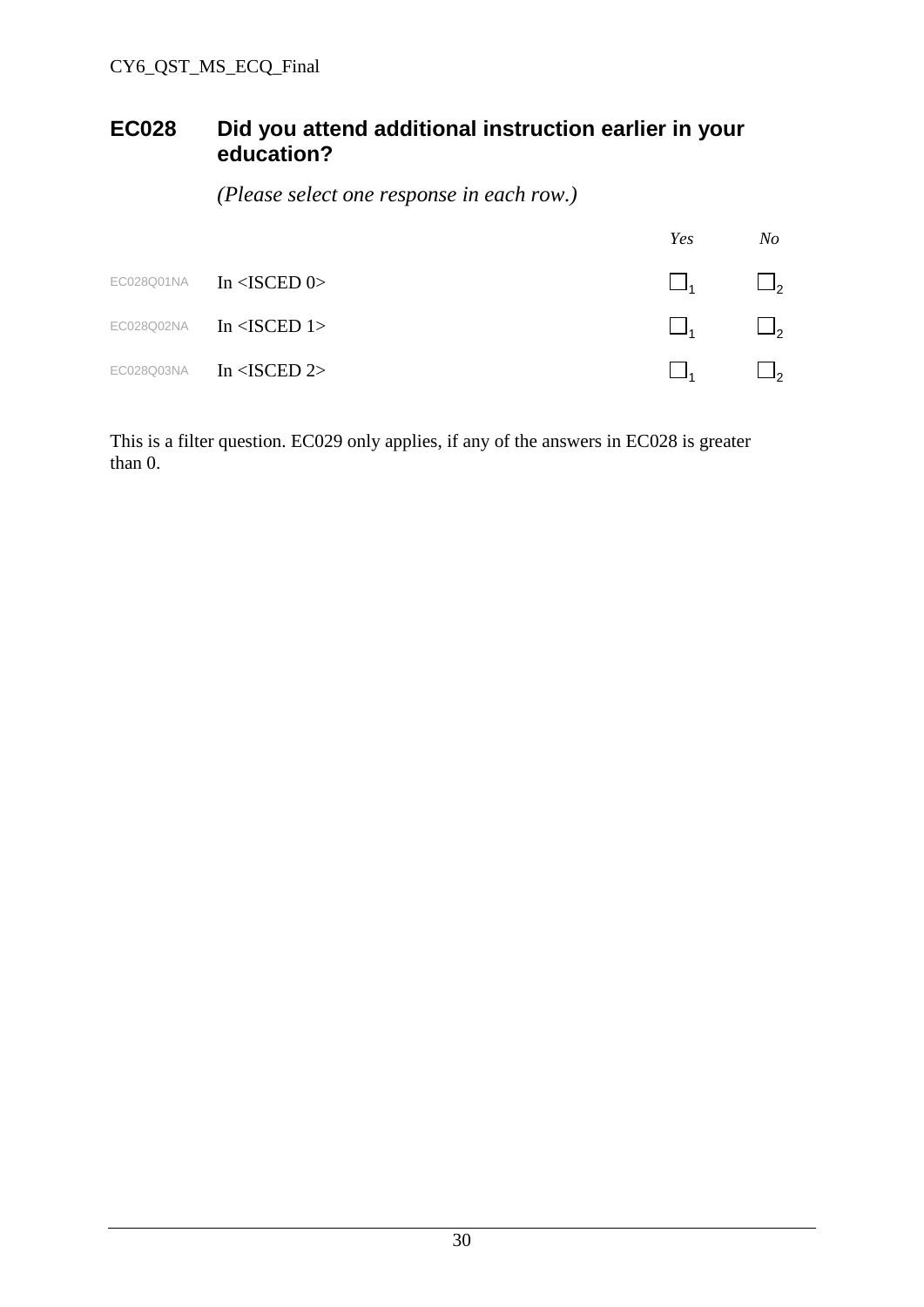$\rightarrow$  Only if any answer in EC028 = 1 (student attended 'additional instruction' earlier in education)

#### **EC029** EC029Q01NA **How many years altogether have you attended additional instruction?**

*(Please select from the drop-down menu to answer the question.)*

Years:

| Please choose |  |
|---------------|--|
| Option A      |  |
| Option B      |  |
| Option C      |  |
| Option        |  |

Drop down menu: answering options 0-16.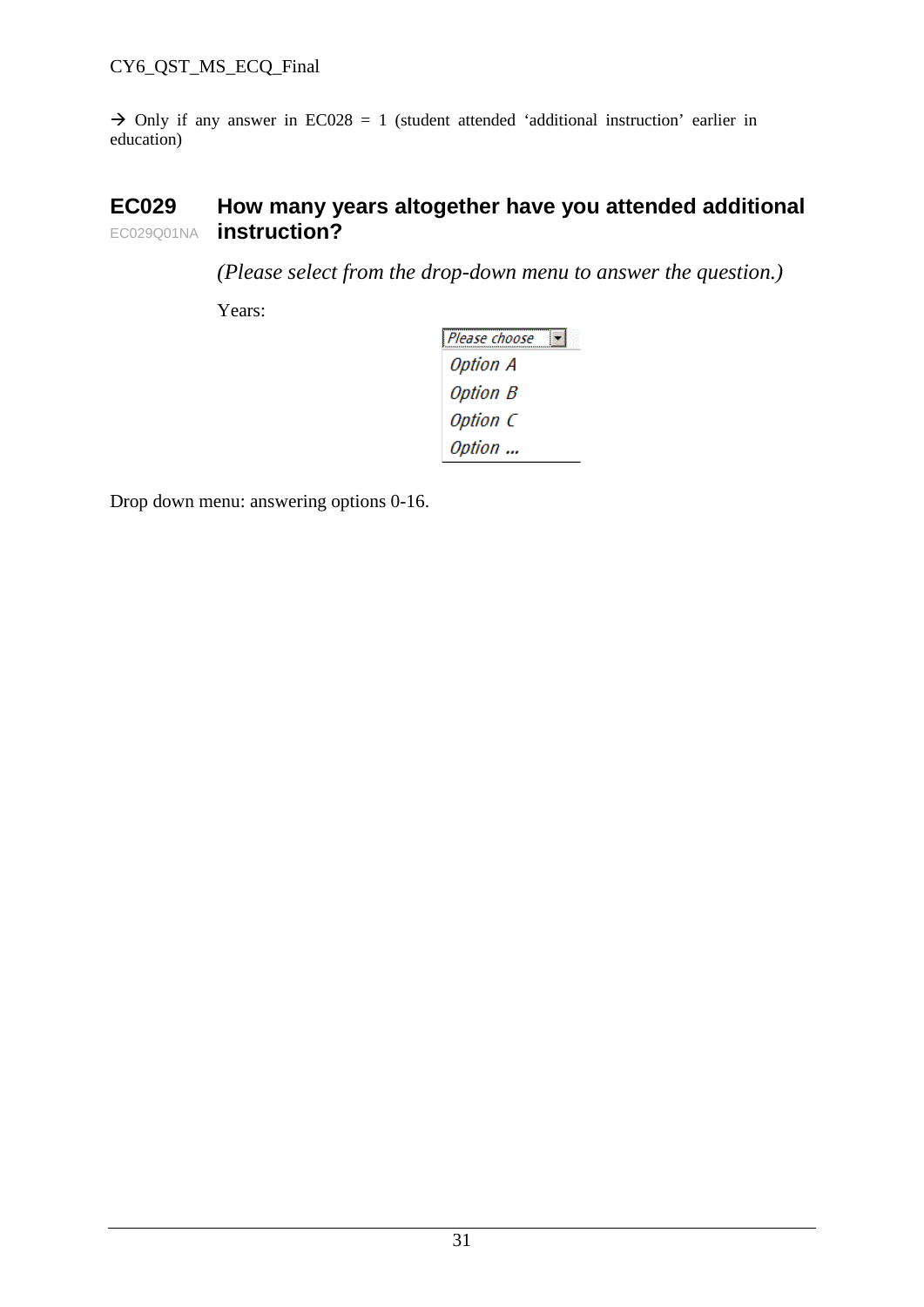# **EC030 In your family, who helps you regularly with your homework or private study?**

|            |                                 | Yes | No             |
|------------|---------------------------------|-----|----------------|
| EC030Q01NA | Mother or other female guardian |     | $\mathsf{I}_2$ |
| EC030Q02NA | Father or other male guardian   |     | $J_{2}$        |
| EC030Q03NA | Sister(s)/brother(s)            |     | $\mathsf{I}_2$ |
| EC030Q04NA | Grandparents                    |     | $\mathsf{I}_2$ |
| EC030Q05NA | Other relatives                 |     | $\sqcup$       |
| EC030Q06NA | Nobody                          |     | $\mathsf{I}_2$ |
| EC030Q07NA | Other person                    |     | $\mathsf{I}_2$ |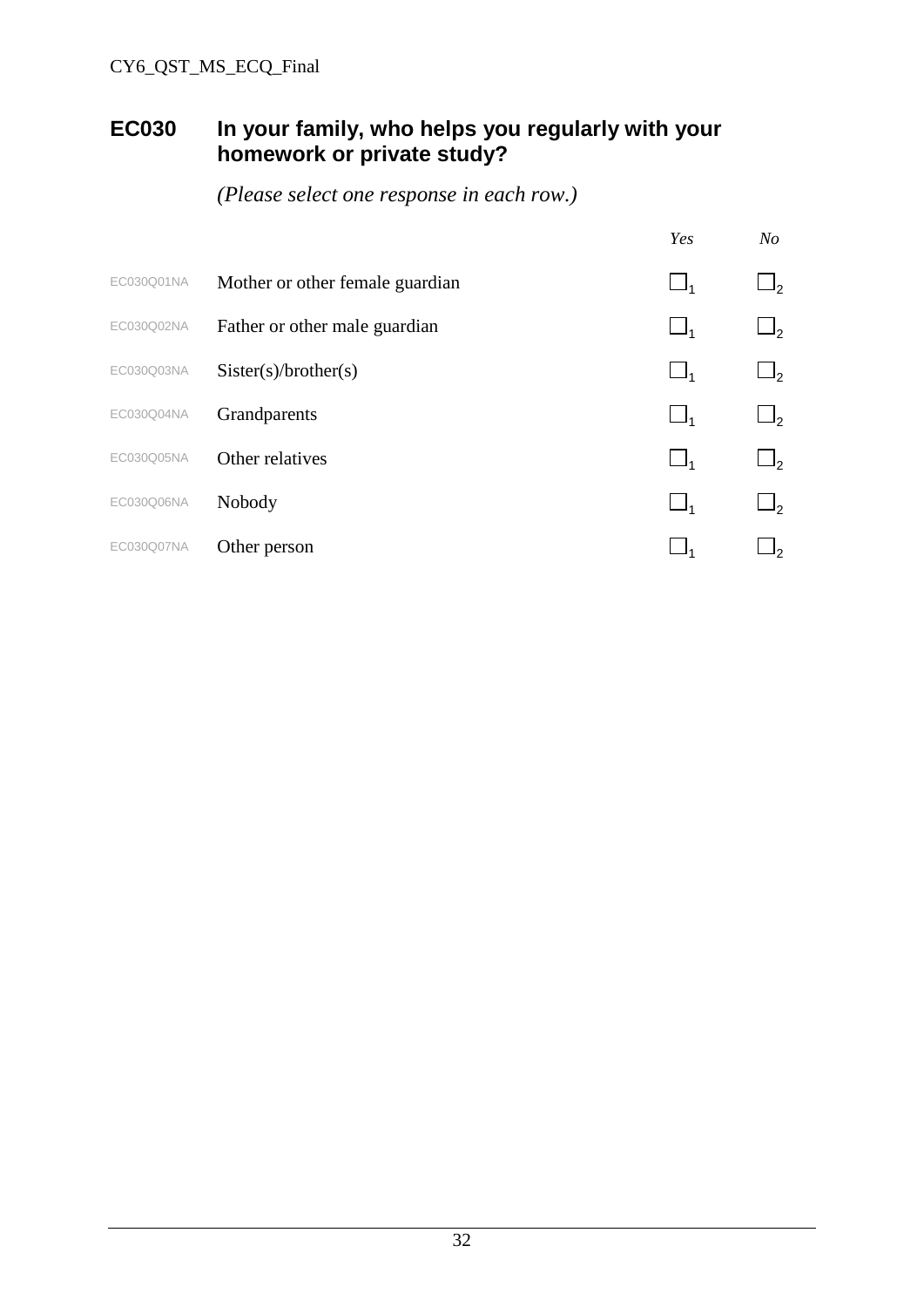## **EC031 Did you change schools when you were attending <ISCED 1>?**

*(Please select one response.)*

| EC031Q01TA No, I attended all of $\langle$ ISCED 1> at the same school. |        |
|-------------------------------------------------------------------------|--------|
| EC031Q02TA Yes, I changed schools once.                                 |        |
| EC031Q03TA Yes, I changed schools twice or more.                        | $\Box$ |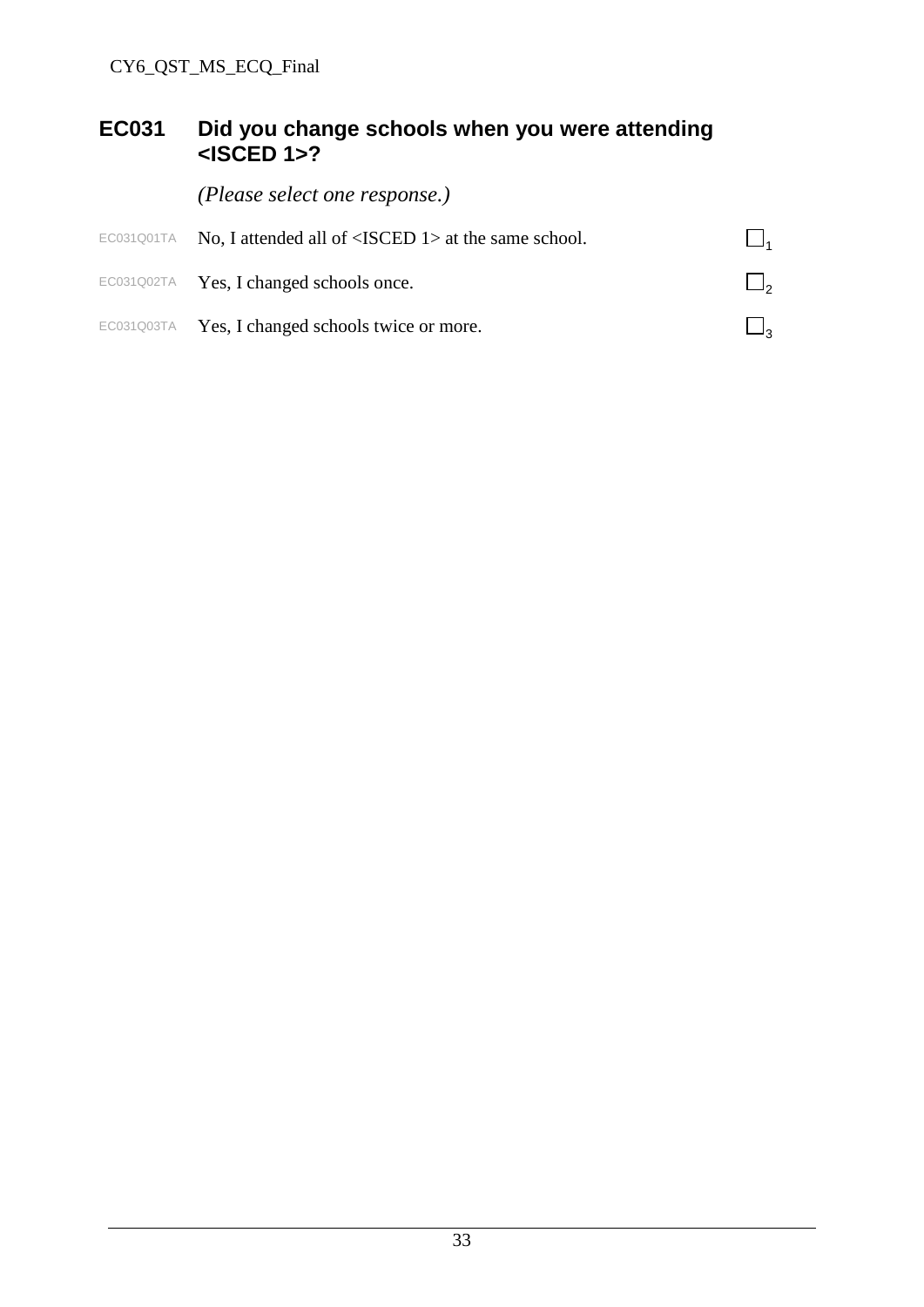## **EC032 Did you change schools when you were attending <ISCED 2>?**

*(Please select one response.)*

| EC032Q01TA No, I attended all of $\langle$ ISCED 2> at the same school. |        |
|-------------------------------------------------------------------------|--------|
| EC032Q02TA Yes, I changed schools once.                                 |        |
| EC032Q03TA Yes, I changed schools twice or more.                        | $\Box$ |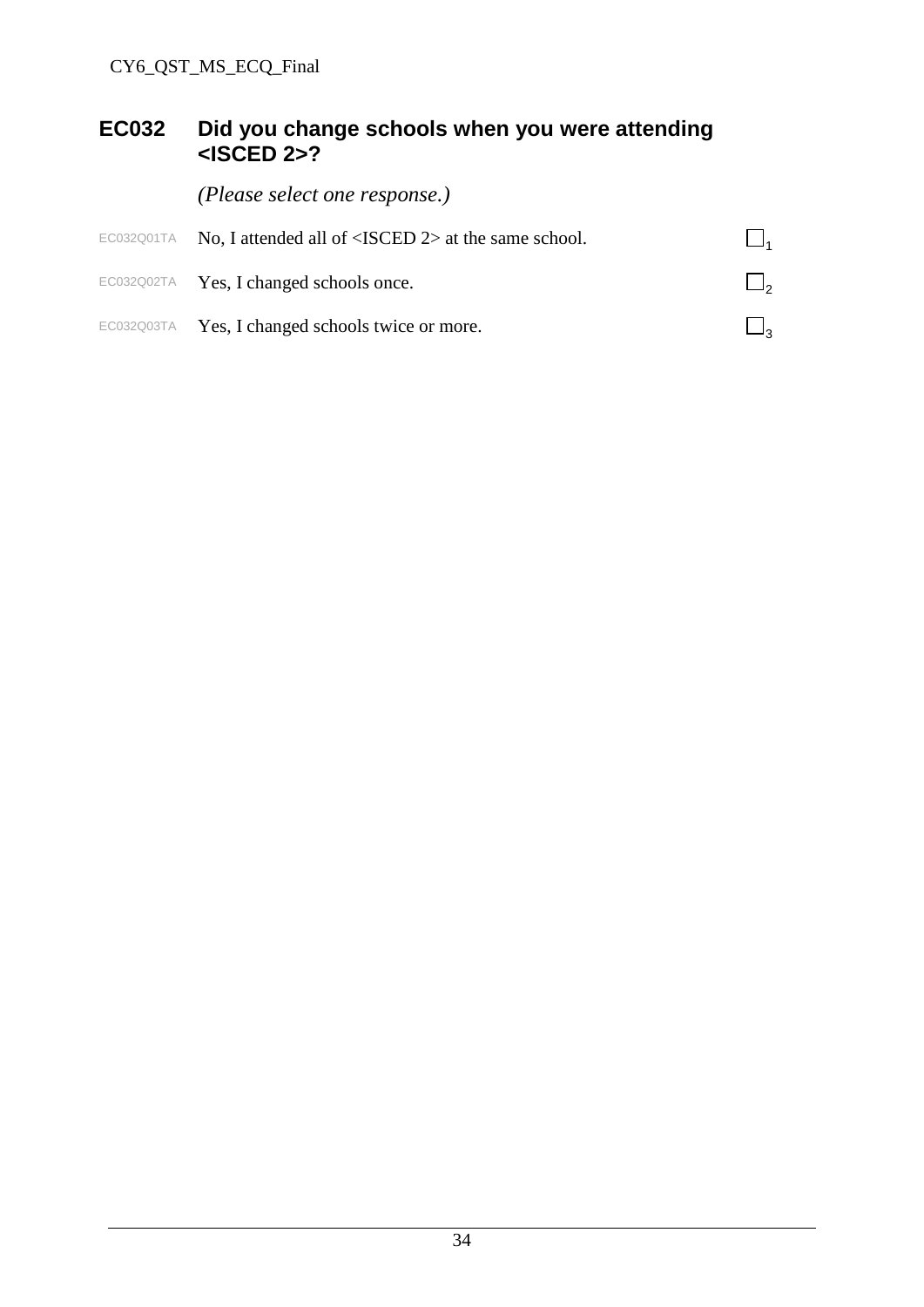# **EC033 Have you ever changed your <study programme>?**

*(<example>)*

*(Please select one response.)*

| EC033Q01NA | $N_{\Omega}$                                                   |                     |
|------------|----------------------------------------------------------------|---------------------|
| EC033Q02NA | Yes, I changed the <study programme=""> once.</study>          | $\Box$ <sub>2</sub> |
| EC033Q03NA | Yes, I changed the <study programme=""> twice or more.</study> | $\Box$              |